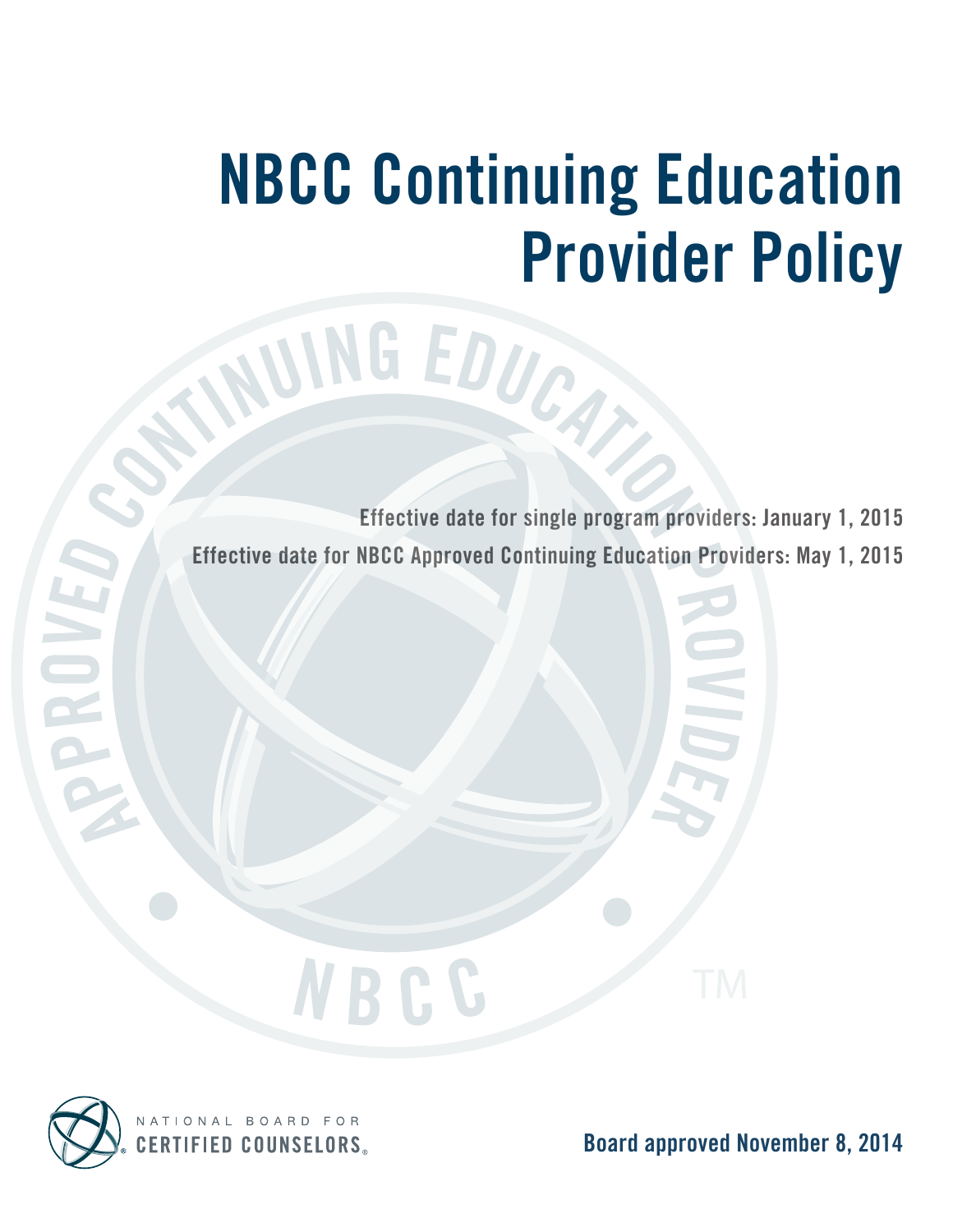

# Table of Contents

| J. Approved Continuing Education Provider (ACEP) Program Requirements  13 |  |
|---------------------------------------------------------------------------|--|
|                                                                           |  |
|                                                                           |  |

*Continuing education providers offering NBCC credit are solely responsible for demonstrating that the Provider and Providers' programs are in compliance with this Policy. Providers*  failing to demonstrate compliance with this Policy may be sanctioned by NBCC, including the *disqualification of noncompliant programs and/or Providers.*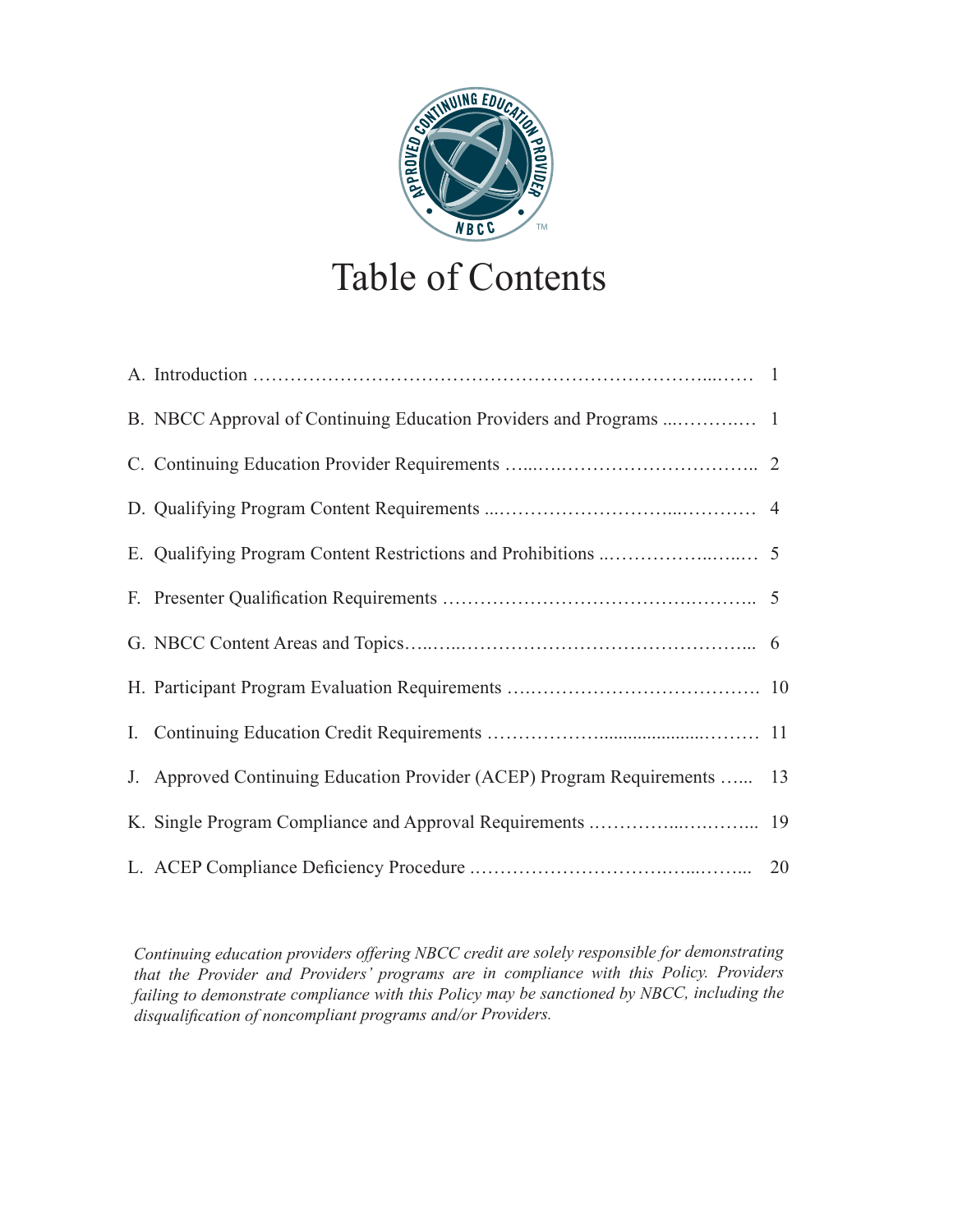# <span id="page-2-0"></span>A. INTRODUCTION

The National Board for Certified Counselors, Inc. and Affiliates (NBCC), an independent nonprofit credentialing body for counselors, was incorporated in 1982 to establish and administer a national certification system, to identify graduate-level counselors who have voluntarily met certification standards, and to maintain a registry of those counselors. NBCC is the largest counselor credentialing body in the United States.

NBCC's primary certification isthe National Certified Counselor (NCC), which is a prerequisite for all other NBCC certifications. In order to maintain NBCC certification and recertify, all NCCs must earn the equivalent of 100 hours of continuing education every five (5) years. These credits must be obtained from qualifying professional activities designed to enhance or increase the professional knowledge of graduate-level counselors.

Many state counselor credentialing boards and agencies have similar continuing education requirements. LPCs, LMHCs, LCPCs, and other state-credentialed counselors seek continuing education programs that offer NBCC continuing education credit. Therefore, NBCC continuing education approval is a valuable recognition and marketing tool that assists continuing education Providers in attracting credentialed professional counselors to appropriate educational and training programs. NBCC requirements related to the approval of continuing education Providers and single programs offered by Providers are explained in this policy.

### B. NBCC APPROVAL OF CONTINUING EDUCATION PROVIDERS AND PROGRAMS

In order to offer, advertise, and grant NBCC continuing education credit (NBCC credit or NBCC hours), the Provider must either receive Approved Continuing Education Provider (ACEP) status from NBCC, or receive approval from NBCC to grant credit for a specific single program. All Approved Continuing Education Providers and single program Providers (continuing education Providers or Providers) must comply with the requirements explained in this NBCC *Continuing Education Provider Policy* (Provider Policy or Policy). NBCC has the sole discretion to determine whether a continuing education Provider or program is in compliance with the Policy requirements. Each Provider offering NBCC credit is solely responsible for submitting to NBCC all required information and documentation demonstrating that the Provider and the Provider's programs are in compliance with the Policy. Providers failing to demonstrate compliance with this Policy may be sanctioned by NBCC, including the disqualification of noncompliant programs and/or Providers.

- 1. Provider Types. NBCC accepts continuing education credits and hours from two (2) types of Providers for qualifying programs.
	- (a). Approved Continuing Education Providers (ACEPs). ACEPs are Providers that have satisfied NBCC eligibility requirements, and have been granted ACEP status consistent with the Provider Policy terms. Subject to specific program format approval by NBCC, an ACEP may offer NBCC credit for: live, in-person and online programs; and, home study programs. Providers granted NBCC ACEP status are authorized to offer NBCC credit for each program, course, or presentation (program) that the ACEP determines meets all NBCC requirements and otherwise qualifies for NBCC credit, subject to NBCC verification or disqualification under the Policy terms.
	- (b). Single Program Providers. Single program Providers are Providers that offer single continuing education programs that have been specifically approved by NBCC prior to the program, consistent with this Policy and the directives of NBCC. Single program Providers must satisfy all Policy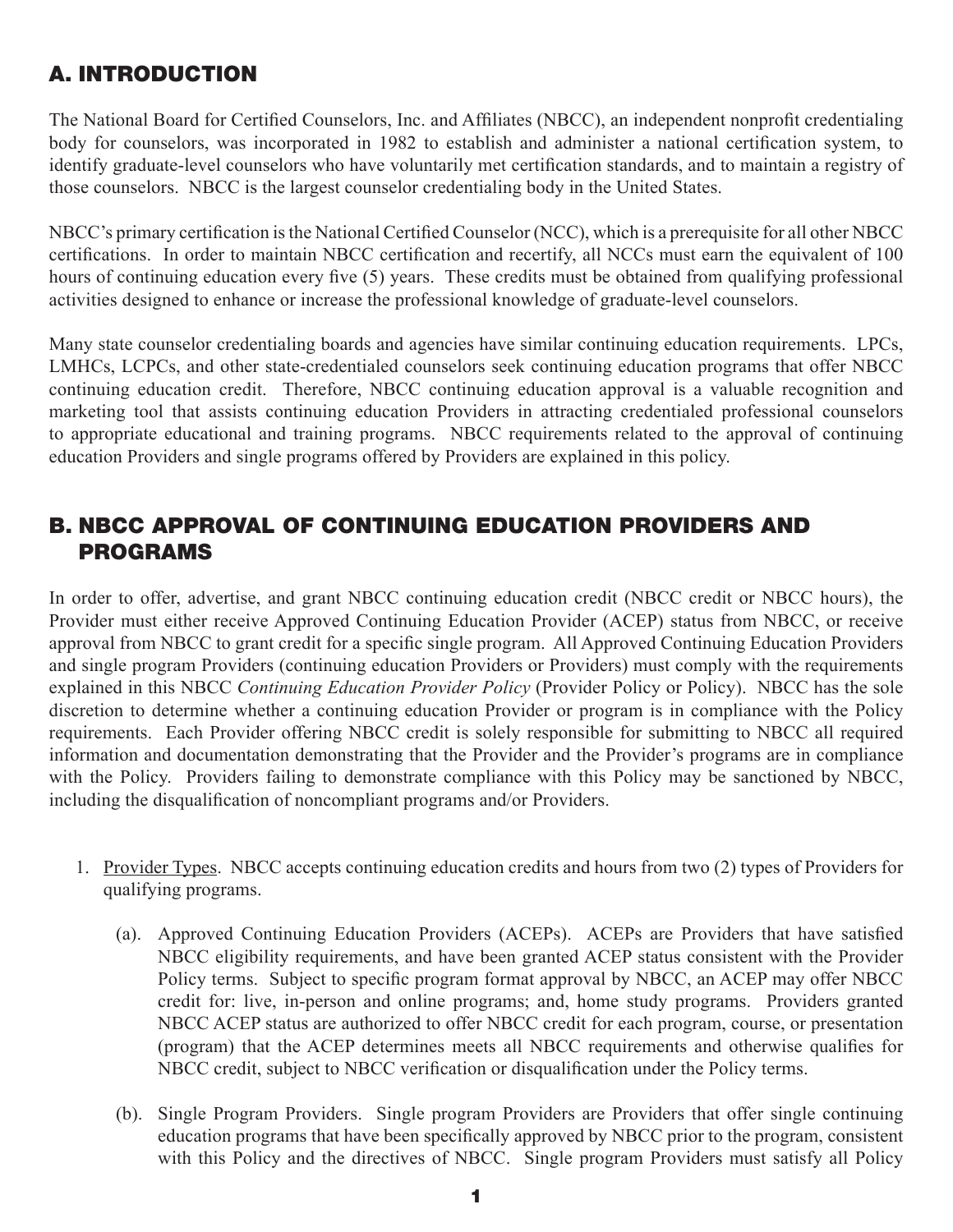<span id="page-3-0"></span>requirements, including program content and instructor/presenter (presenter) rules before NBCC credit is offered or awarded. Following approval, the Provider may offer NBCC credit for the specific NBCC program.

- 2. ACEP Program Formats. Programs offered by ACEPs for NBCC credit may be presented in the following program formats, consistent with this Policy and the directives of NBCC:
	- (a). Live Event Delivery Format: real-time, interactive programs either delivered in person or by electronic devices that permit the participant to communicate and interact with the presenter(s), including qualified programs delivered solely for in-service training directly related to employment.
	- (b). Home Study Delivery Format: text-based learning materials, on-demand webinars, and other audio/visual materials that include an assessment demonstrating that the participant completed the program.
- 3. Single Program Format. Single program Providers may only offer live event programs for NBCC credit, including real-time interactive programs, including in-service programs, presented in person or by electronic devices that permit the participant to communicate and interact with the presenter(s) consistent with this Policy and the directives of NBCC.
- 4. NBCC Authority. NBCC retains the exclusive authority and final discretion to approve programs, and to determine whether a program qualifies for NBCC credit.

# C. CONTINUING EDUCATION PROVIDER REQUIREMENTS

In order to qualify and be approved for Approved Continuing Education Provider (ACEP) status, or to offer single programs for NBCC continuing education credit, the Provider must satisfy the following requirements:

- 1. Policy Compliance Requirement. The continuing education Provider (Provider) must conduct all programs offered for NBCC credit (qualifying programs) consistent with this Policy and the related directives of NBCC.
- 2. Provider Information and Materials Requirements. The Provider must submit to NBCC all required and requested information and materials in an accurate, complete, and timely manner, consistent with this Policy and as directed by NBCC.
- 3. Lawful and Ethical Provider Activity Requirements. The Provider must conduct all educational and business activities in a responsible, lawful, and ethical manner, including compliance with all applicable local, state, and federal legal requirements, and NBCC policies and agreements.
- 4. Provider Governance and Principles Requirements. The Provider's organizational governance documents and operational principles must be consistent with NBCC policy and agreement requirements, and applicable legal requirements.
- 5. Americans with Disabilities Act (ADA) Requirements. The Provider must conduct all programs in a manner consistent with the requirements of the Americans with Disabilities Act (ADA) and similar state, federal, and local laws. The Provider must provide appropriate accommodations to program participants with legally-recognized disabilities, including physical, visual, and auditory disabilities.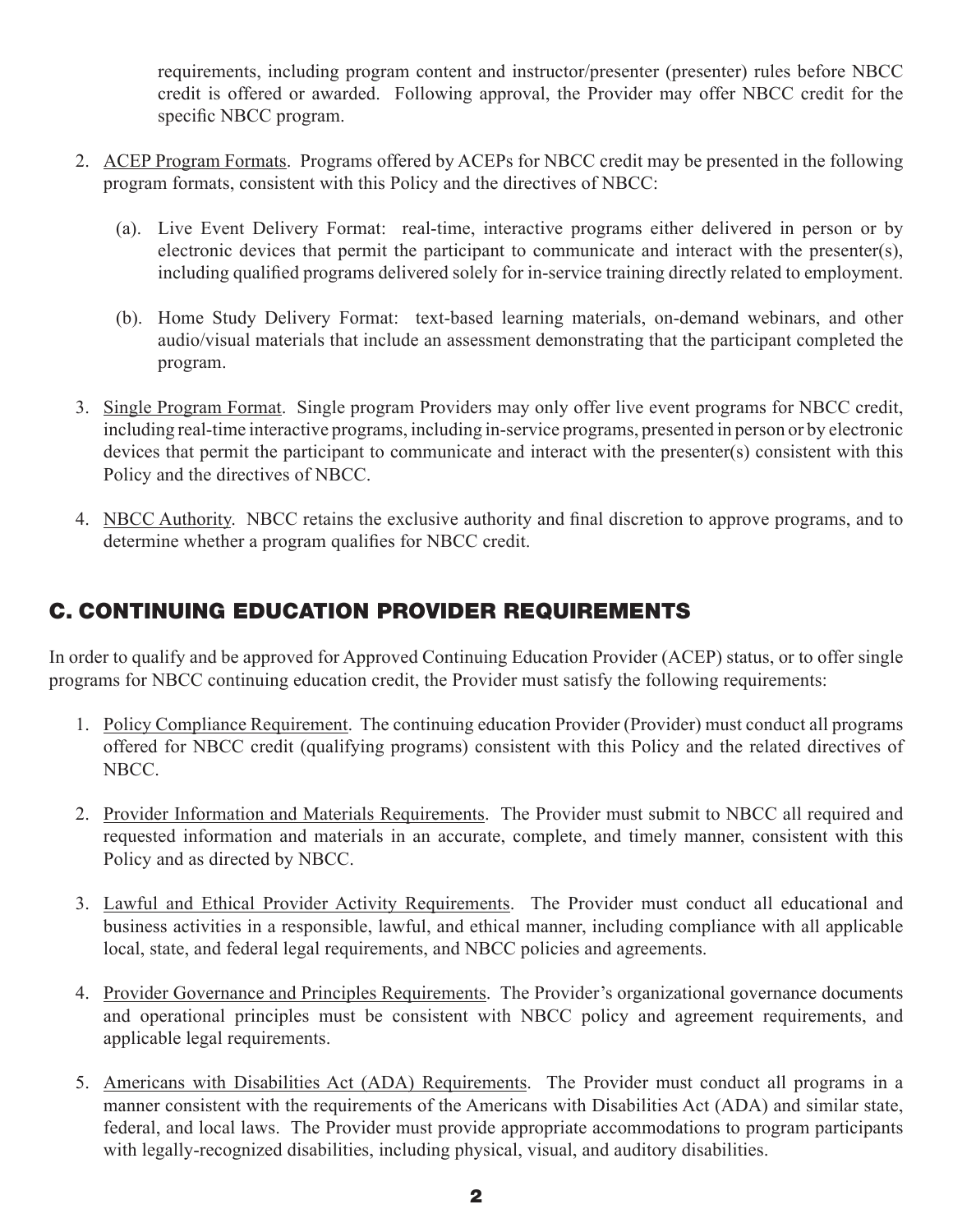- 6. Prohibited Discrimination Requirements. The Provider must not discriminate against any individual or group with respect to any service, program, or activity on the basis of gender, race, creed, national origin, sexual orientation, religion, age, organizational membership, or any other basis prohibited by law.
- 7. Prohibited Belief Acceptance Requirements. The Provider must not require program participants to accept or adhere to any religion, religious principles, creed, or political principles.
- 8. Program Materials Quality Requirements. The Provider must ensure that all qualifying program materials are of professional quality in content and appearance, including all informational and advertising materials.
- 9. Program Materials Use Requirements. The Provider must ensure that all qualifying program materials do not infringe upon, or otherwise violate, the intellectual property or privacy rights of any other party, including copyright, trademark, and license rights. The Provider must ensure that it either owns the materials used with respect to a qualifying program, or is permitted by law to use such materials with respect to a program.
- 10. Program Records Requirements. For a period of at least five (5) years, the Provider must maintain complete and accurate copies of the following records for each program offering NBCC credit:
	- (a). A roster identifying all program participants;
	- (b). A list of all live event program presenters, including the qualifications of each presenter, and an accurate description of the content presented by that presenter;
	- (c). A list of all authors and presenters of home study programs, and an accurate description of the content presented by each author and presenter;
	- (d). The program content description;
	- (e). The attendee/participant evaluations;
	- (f). The program promotional and marketing materials; and,
	- (g). The program agenda and materials distributed to participants, including the learning objectives.

 When required by NBCC, the Provider must submit such program records and materials to NBCC in a complete, accurate, and timely manner. The Provider must maintain complete and accurate backup copies of all required records in a secure manner.

- 11. Confidentiality of Information Requirements. The Provider must protect the confidentiality of participant information related to qualifying programs, including the identity of participants, and the information and materials submitted to the Provider by the participants. The Provider should maintain a policy concerning the confidentiality and security of participant information.
- 12. Program Complaint and Policy Requirements. The Provider must maintain a written and published policy concerning the review and resolution of program participant complaints and disputes related to Provider programs. The Provider must also maintain policies concerning program fees, refunds, and participant cancellation.
- 13. Complaint Reporting Requirements. The Provider must report to NBCC each complaint, dispute, or other grievance (complaint matter) that directly or indirectly relates to any terms and requirements of this Policy, including all complaint matters received from a program participant, another organization, or a government agency or authority. Such complaint matters must be reported to NBCC within sixty (60) days of the Provider's knowledge of the complaint, including all related written communications and materials.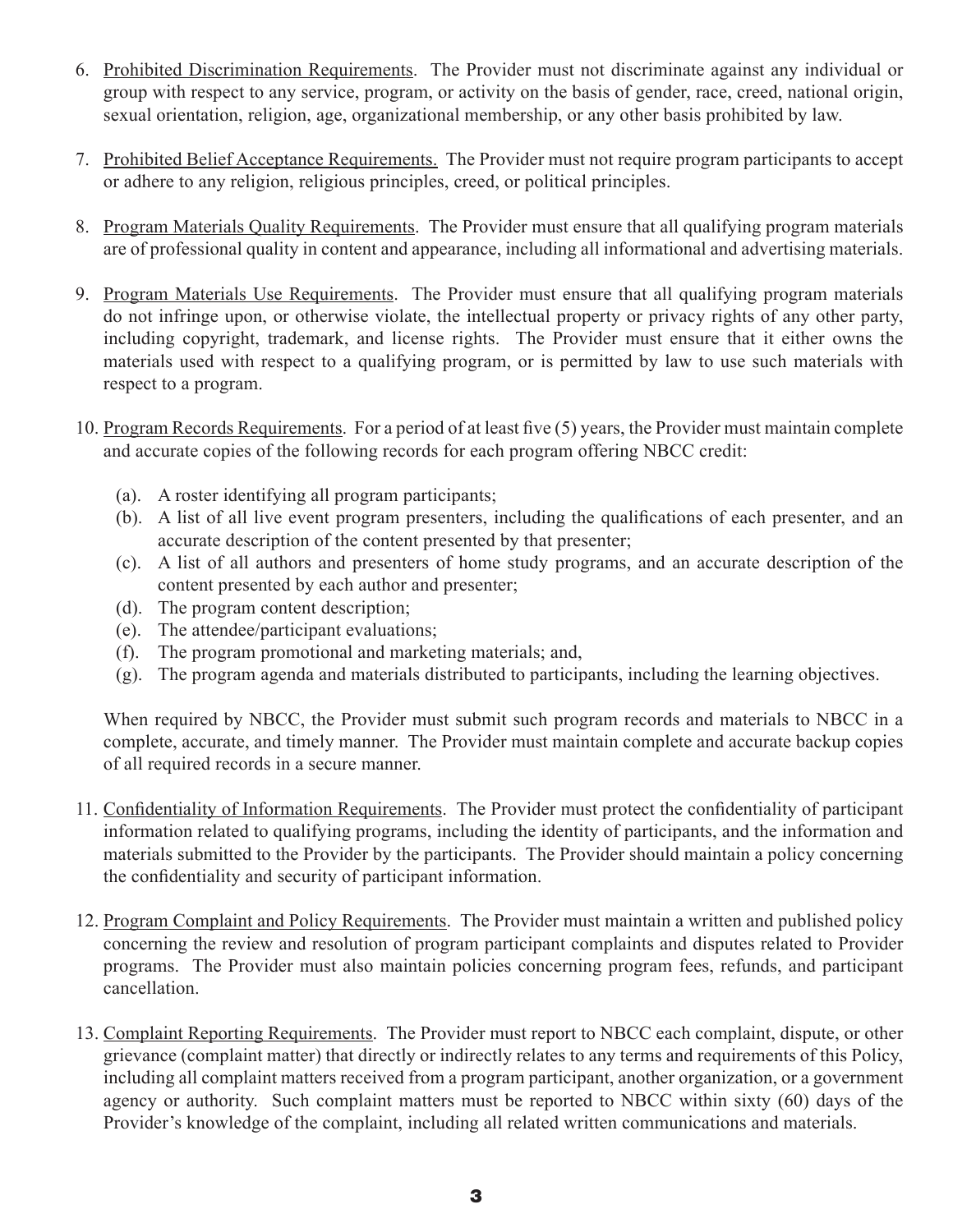- <span id="page-5-0"></span>14. Program Advertising Requirements. The Provider must comply with all NBCC policies related to advertising, including policies concerning advertisements in NBCC and third-party publications and Web sites. The Provider must make all program advertising and marketing materials available to the public without restriction, unless the program is offered only as an in-service training.
- 15. Program Information Publication Requirements. Concerning each qualifying program, the Provider must make the following information available to the public in a complete and accurate manner, unless the program is offered only as in-service training, in which case it should be available to participants:
	- (a). Program registration requirements;
	- (b). Program content description and learning objectives;
	- (c). The name and qualifications of each program presenter or author;
	- (d). The number of NBCC hours offered for completion of the program; and,
	- (e). The Provider contact information, including mailing address, telephone number, e-mail address, and Web site address.
- 16. Program Information Access Requirements. Concerning each qualifying program, the Provider must make all published information available to program participants and NBCC without restriction, including program descriptions, presentation materials, name and qualifications of each presenter and author, and program agendas and schedules.
- 17. Failure to Satisfy Provider Requirements. In the event that a Provider fails to satisfy, or acts contrary to, the Provider requirements of this Policy, NBCC reserves the exclusive right to impose conditions or sanctions, including termination of ACEP or single program Provider status.

# D. QUALIFYING PROGRAM CONTENT REQUIREMENTS

In order to qualify for NBCC continuing education credit, the program, course, or presentation (program) must satisfy the following content requirements:

- 1. NBCC Content Area Requirement. The program content and information must directly relate to a qualifying NBCC Content Area identified in Section G of this Policy.
- 2. Program Learning Objectives Requirement. The program content and information must include a clear statement of the program learning objectives showing compliance with the qualifying program requirements of this Policy.
- 3. Professional Knowledge Requirement. The program content and information must be directly relevant to the professional knowledge and skills of graduate-level counselors.
- 4. Clinically Sound Content Requirement. The content of programs presenting information concerning the diagnosis, evaluation, and/or treatment of clients must be clinically sound. Such content must be consistent with well-established theories, principles, and techniques accepted by the professional mental health community, as well as the current edition of the *Diagnostic and Statistical Manual of Mental Disorders* (*DSM*).
- 5. Program Materials Requirement. The program materials must be directly relevant to the program content, and must reflect current information, research, and professional knowledge.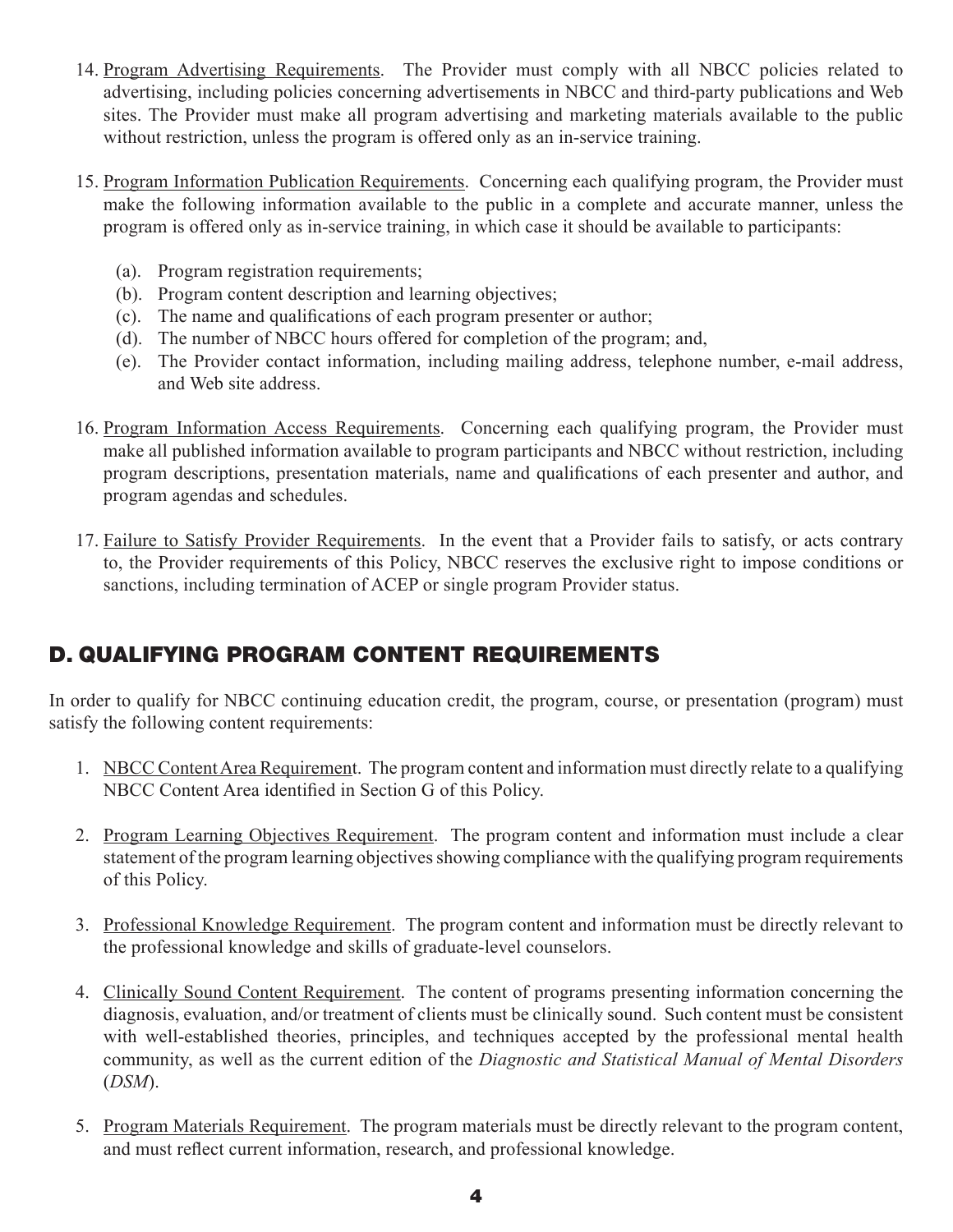- <span id="page-6-0"></span>6. NBCC Ethical Standards Requirement. The program content and information must be consistent with the NBCC *Code of Ethics* and the NBCC *Policy Regarding the Provision of Distance Professional Services*.
- 7. Qualified Presenter/Author Requirement. The program content and information must be presented and/or authored by a presenter/author with the appropriate qualifications, as required by Section F of this Policy. All program presenters and authors must be specifically and accurately identified in program materials, including all educational degrees and other qualifications related to the requirements of this Policy.

# E. QUALIFYING PROGRAM CONTENT RESTRICTIONS AND PROHIBITIONS

In order to qualify for NBCC continuing education credit, the qualifying program content must be consistent with the following restrictions and prohibitions:

- 1. Noncounseling Profession Content Restriction. The program content cannot be solely or primarily designed or intended for: professions other than professional counseling; the general public; paraprofessional counselors; or, any other individuals engaged in counseling or other mental health activities who are not graduate-level professional counselors.
- 2. Physical Health Content Restriction. The program content cannot be solely or primarily concerned with the medical or physical health of clients.
- 3. Political and Religious Content Restriction. The program content cannot state or imply in any manner that individuals who act inconsistent with, or who do not accept, a particular political or religious belief or principle are dysfunctional, or otherwise inappropriate, or that the belief itself is unacceptable or incorrect.
- 4. Sexual Orientation Change Content Restriction. The program content cannot present or include information promoting Sexual Orientation Change Efforts as a therapeutic method.

# F. PRESENTER QUALIFICATION REQUIREMENTS

In order for a Provider to offer and issue NBCC continuing education credit, the program must satisfy the following requirements: the subject matter must be directly and primarily related to an NBCC Content Area; and, the presenter of the program, or author preparing the publication, must qualify as a presenter/author (presenter) for the subject matter presented.

Qualifying programs must be taught or authored by presenters who possess appropriate qualifications, as required by this Policy. Qualified presenters and authors are classified by three (3) specific categories. The following categories identify the relevant education and/or experience requirements for a presenter to qualify to present/ author programs that are offered for NBCC continuing education credit.

1. Category 1 Presenter Qualifications.

 In order to qualify as a Category 1 Presenter, the individual must:

(a). Hold a graduate degree in a mental health field from a regionally accredited educational institution; and,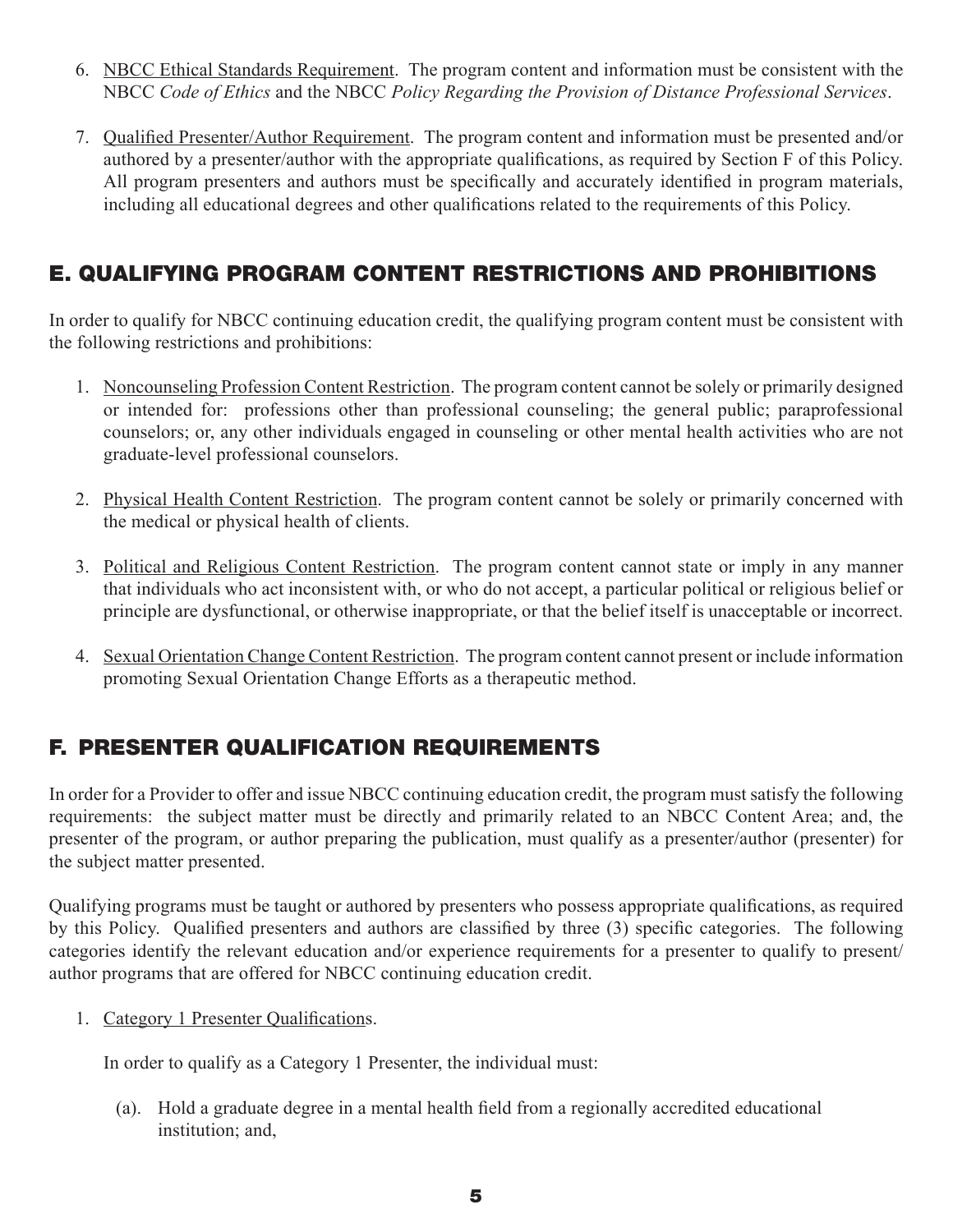<span id="page-7-0"></span>(b). Be qualified by appropriate education, experience, and/or training to present/author the particular subject matter, or author the publication concerning the subject matter.

#### 2. Category 2 Presenter Qualifications.

 In order to qualify as a Category 2 Presenter, the individual must:

- (a). Hold a graduate degree from a regionally accredited educational institution directly related to the subject matter presented; and,
- (b). Be qualified by appropriate education, experience, and/or training to present/author the particular subject matter, or author the publication concerning the subject matter.
- 3. Category 3 Presenter Qualifications.

 In order to qualify as a Category 3 Presenter, the individual must:

- (a). Be qualified by appropriate education, experience, and/or training to present/author the particular subject matter, or author the publication concerning the subject matter.
- 4. Additional Presenter Requirements and Restrictions.
	- (a). Each program presenter must qualify under this Policy to teach the particular subject matter presented by that individual.
	- (b). Honorary academic degrees must not be used to qualify a presenter to present or author programs offered for NBCC credit.
	- (c). Individuals who have received academic degrees outside the United States may or may not be qualified to present programs for NBCC credit. Such foreign degreed individuals may be required to submit the results of an international degree equivalency evaluation. NBCC will determine whether the individual qualifies as a presenter under this Policy.

# G. NBCC CONTENT AREAS AND TOPICS

In order for a Provider to offer and issue NBCC credit, the program subject matter must be directly and primarily related to one (1) or more of the NBCC Content Areas identified below, and as required by this Policy. The following categories identify the NBCC Content Areas. The relevant content area(s) must be identifiable in the program objectives.

[NOTE: Regardless of the NBCC Content Area, a Category 1 Presenter is required to present/author the relevant portions of all programs that include content concerning counseling theory, counseling practice, counseling relationships, and the evaluation and/or treatment of clients, as well as all content specifically designated for a Category 1 Presenter.]

1. Counseling Theory/Practice and the Counseling Relationship.

Continuing education programs in this content area provide an advanced understanding of the counseling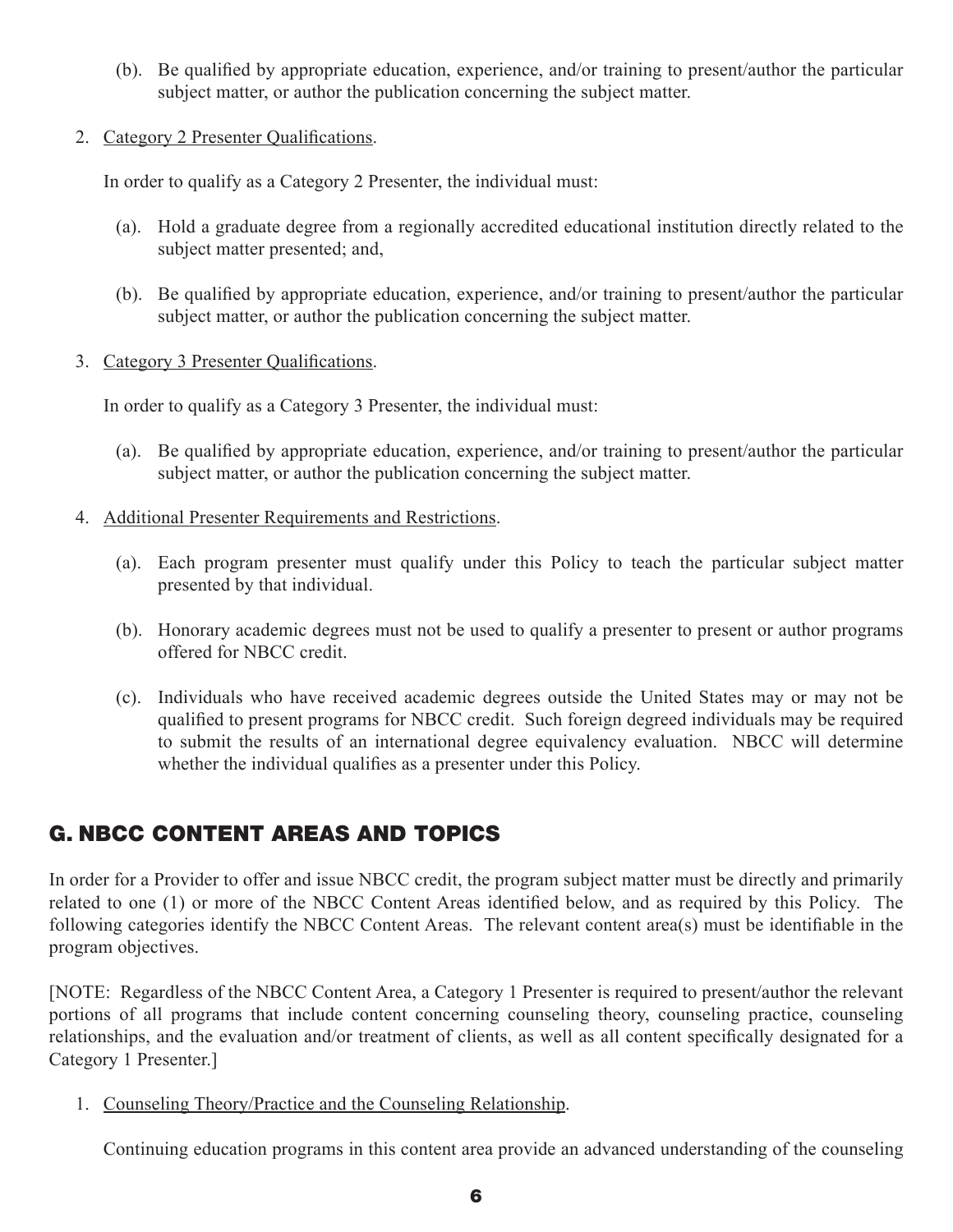processes, including, but not limited to, the following topics.

 Category 1 Presenter required for the following topics:

- ► Foundational and well-established counseling theories, principles, and techniques of counseling and their application in mental health settings.
- ► Diagnosis and treatment of mental disorders.
- ► Wellness and prevention within counseling and treatment.
- ► Crisis intervention techniques for counselors to use in response to disaster or other rapid onset trauma-causing events, including but not limited to, psychological first aid strategies.
- ► Psychophysiological awareness and mindfulness in the counseling process.
- ► Distance counseling.
- ► Biofeedback used in a mental health setting.
- 2. Human Growth and Development.

Continuing education programs in this content area provide an advanced understanding of the nature and needs of individuals at developmental levels, and are relevant to professional counselors and the counseling profession. A Category 1 Presenter is required for all program content related to the counseling and/or treatment of clients. Human Growth and Development topics include, but are not limited to, the following topics.

 Category 1 or 2 Presenter required for the following topics:

► Foundational and well-established theories, including, but not limited to, personality theory, life span theory, learning theory, and human development theory.

 Category 1, 2, or 3 Presenter required for the following topics:

- $\blacktriangleright$  End-of-life issues within the scope of practice of mental health professionals.
- ▶ Information related to developmental crises; disabilities; and, situational, transitional, and environmental factors that affect behavior.
- 3. Social and Cultural Foundations.

Continuing Education programs in this content area provide an understanding of the issues and trends in a multicultural and diverse society that impact professional counselors and the counseling profession. A Category 1 Presenter is required for all program content and information related to the counseling and/or treatment of clients. Social and Cultural Foundations topics include, but are not limited to, the following topics.

 Category 1 Presenter required for the following topic:

► Multicultural competency as a professional counselor.

 Category 1, 2, or 3 Presenter required for the following topics:

- ► Societal subgroups.
- ► Societal changes and trends.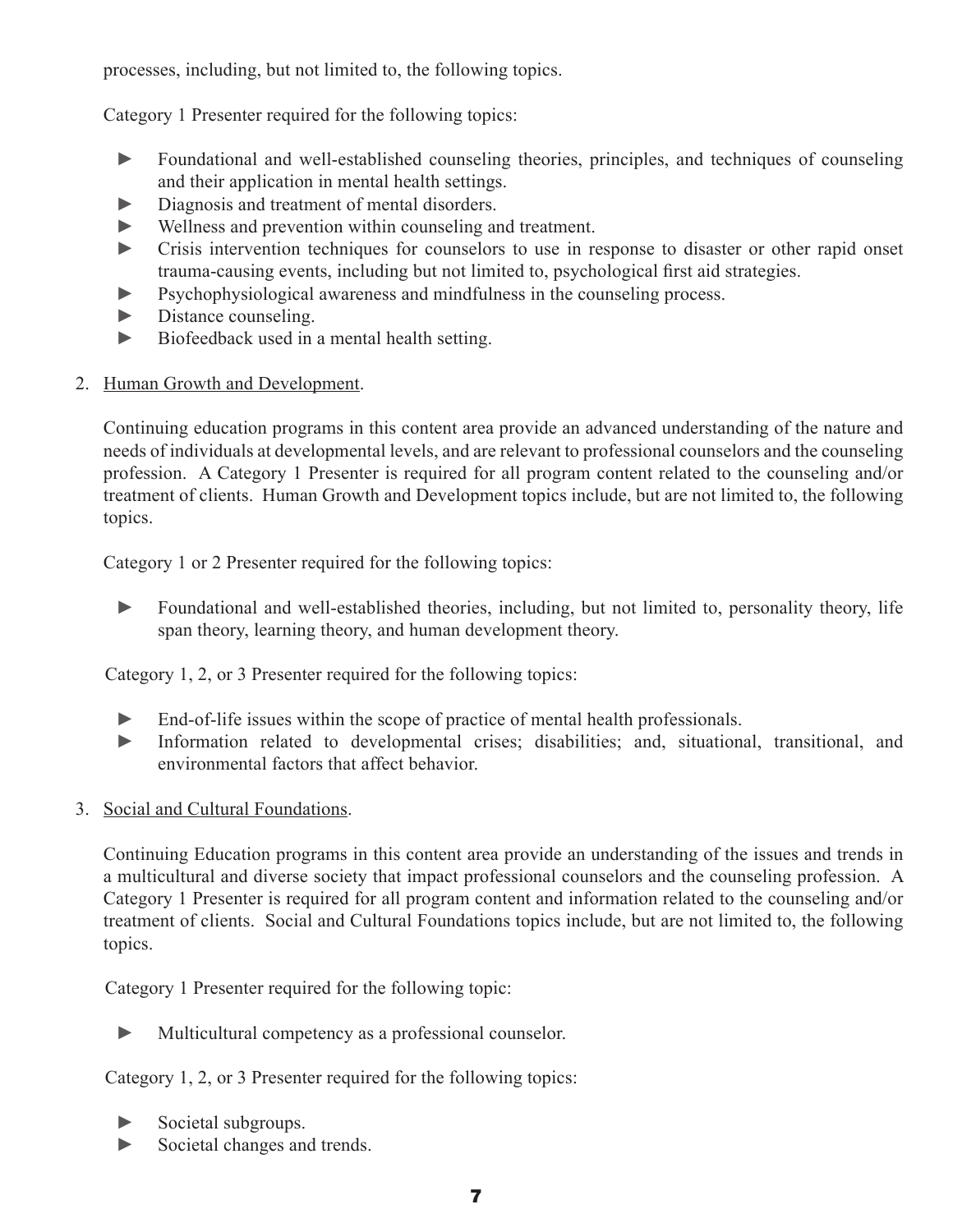- ► Mores and interaction patterns.
- ► Major societal concerns.
- $\blacktriangleright$  Social justice.
- ► Cross-cultural effects, such as acculturation, assimilation and multicultural and pluralistic trends.
- 4. Group Dynamics and Counseling.

Continuing education programs in this content area provide an advanced understanding of therapeutic group development, dynamics and counseling theories; and, group counseling methods and skills, including, but not limited to, the following topics.

 Category 1 Presenter required for the following topics:

- ► Group counseling theories and group counseling leadership styles.
- ► Developmental stages in group counseling and related principles of group dynamics.
- ► Group counseling methods and skills.
- ► Group members' roles and behaviors within a mental health setting.

#### 5. Career Development and Counseling.

Continuing education programs in this content area provide an advanced understanding of career counseling, development and related life factors. A Category 1 Presenter is required for any program content related to the counseling and/or treatment of clients. Career Development and Counseling topics include, but are not limited to, the following topics.

 Category 1 Presenter required for the following topics:

- ► Theories, principles, and techniques of counseling as applied to work and career.
- ► Career counseling processes and resources, including, but not limited to, those applicable to specific communities and populations.
- $\triangleright$  Career/life planning and decision-making models.
- ► Life-work role transitions, including, but not limited to, outplacement and retirement counseling.

 Category 1, 2, or 3 Presenter required for the following topics:

- ► Career development program planning, resources, and program evaluation.
- ► Assessment of work place environment for purposes of job placement.
- $\blacktriangleright$  Trends in job search.
- ▶ Career avocational, educational, occupational and labor market information, and resources and career information systems.

#### 6. Assessment.

Continuing education programs in this content area provide an advanced understanding of approaches to assessment and evaluation in counseling practice. A Category 1 Presenter is required for all program content related to the counseling and/or treatment of clients. Assessment topics include, but are not limited to, the following topics.

 Category 1 Presenter required for the following topics: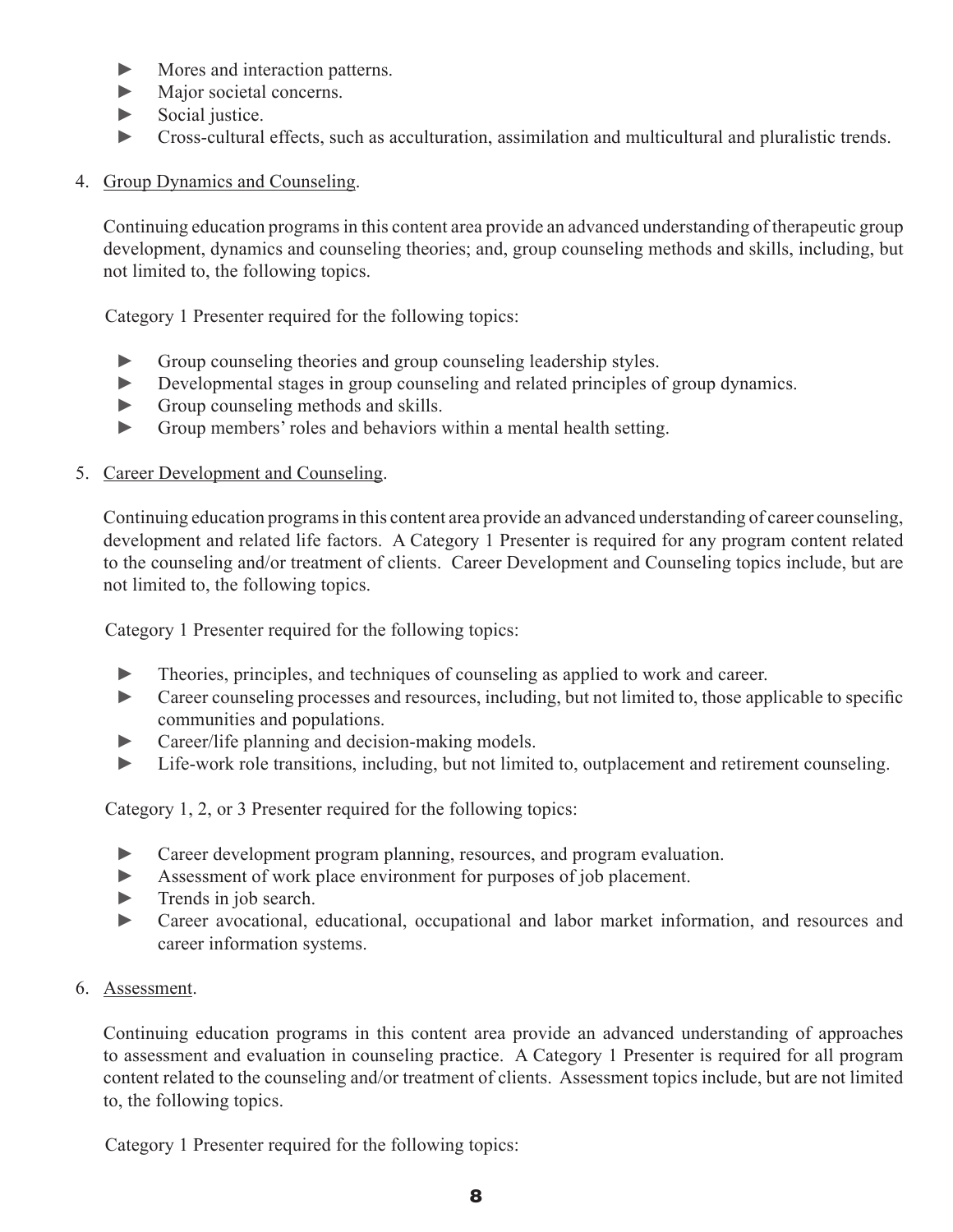- ► Diagnostic interviewing.
- ► Clinical assessment and interpretation for use in treatment planning.
- ► Ethical strategies for selecting, administering, and interpreting assessment and evaluation instruments.

 Category 1 or 2 Presenter required for the following topics:

- ► Information on the current edition of the *Diagnostic and Statistical Manual of Mental Disorders*  (*DSM*).
- ► Implementation and interpretation of standardized assessment instrument protocols.
- $\triangleright$  New and existing assessments.
- ► Issues related to assessment development.
- ► Legal issues related to counselor authority to administer and interpret tests and inventories that assess psychopathology, abilities, interests, and career options.
- ▶ Information on basic classification, indication and contraindications of commonly prescribed psychopharmacological medications, in order to make appropriate referrals for medication evaluations, and to identify the side effects of medication.
- 7. Research and Program Evaluation.

 Continuing education programsin this content area provide an advanced understanding of research methods, statistical analysis, needs assessment and evaluation, and ethical and legal considerations in research. A Category 1 Presenter is required for all program content related to the counseling and/or treatment of clients. Research and Program Evaluation topics include, but are not limited to, the following topics.

 Category 1 Presenter required for the following topics:

- ► Critical evaluation of research findings and its clinical implications.
- ► Development of measurable outcomes for counseling interventions.

 Category 1 or 2 Presenter required for the following topics:

- ► Foundational and well-established research design and methods.
- ► Statistics in research.
- ► Research report development and information on disseminating research findings.
- ► Critical evaluation of research findings.

#### 8. Counselor Professional Identity and Practice Issues.

Continuing education programs in this content area provide an understanding of various aspects of professional functioning as graduate-level counselors. A Category 1 Presenter is required for all program content related to the counseling and/or treatment of clients. Counselor Professional Identity and Practice Issues topics include, but are not limited to, the following topics.

 Category 1 Presenter required for the following topics:

- ► NBCC and/or ACA ethical codes and conduct standards in professional counseling and/or counseling research.
- ► Ethical decision-making models directly related to counseling practice.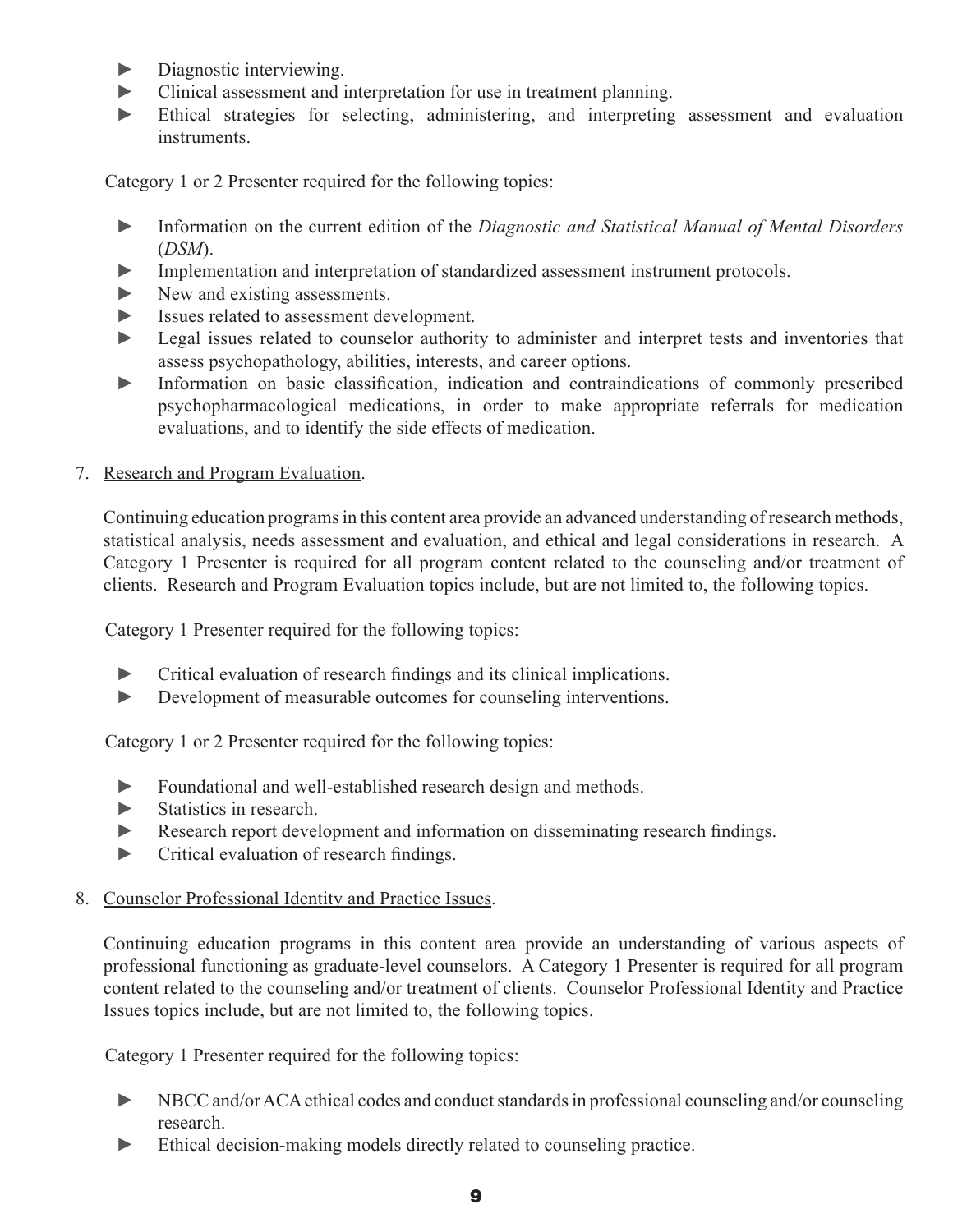- <span id="page-11-0"></span>► NBCC certification, state licensure, and related mental health public policy.
- ► Professional counseling organizations and associations, limited to NBCC, CACREP, ACA and its branches and divisions.
- ► Roles and processes related to counselor advocacy on behalf of the profession and the client.
- ► The counselor's role and function as a member of an interdisciplinary team.
- ► Starting and maintaining a counseling practice to include business-planning, quality control, service delivery, billing and reimbursement, fee-setting, capacity-building, referrals, and ethical marketing.
- $\blacktriangleright$  Effective and ethical utilization of social media.
- ► Counselor self-assessment to address areas for ongoing professional growth.
- ► Critical analysis of emerging issues in the counseling profession.
- ► Clinical supervision models, practices, and processes for professional counselors.
- ► The counselor's role and function as a professional consultant.
- $\blacktriangleright$  The counselor's role and function as a forensic interviewer.

 Category 1 or 2 Presenter required for the following topic:

► Legal issues in professional counseling and/or counseling research.

 Category 1, 2, or 3 Presenter required for the following topics:

- ► Self-care strategies and burnout prevention appropriate to the counselor role.
- ► Grant writing for counselors and counseling programs.
- 9. Wellness and Prevention.

Continuing education programs in this content area provide psycho-educational information for counselors to enhance their ability to promote optimal wellness related to client mental health. A Category 1 presenter is required for all program content related to the counseling and/or treatment of clients. Wellness and Prevention topics include, but are not limited to, the following topics.

 Category 1, 2, or 3 Presenter required for the following topics:

- ► Complementary Alternative Medicine (CAM).
- ► Community-based wellness initiatives.
- $\blacktriangleright$  Conflict resolution.
- ► Sex education.
- $\blacktriangleright$  Sleep hygiene.
- ► Nutrition.
- ► Anger management.

# H. PARTICIPANT PROGRAM EVALUATION REQUIREMENTS

1. Evaluation Content Requirements.

The Provider must make available to each qualifying program participant a print or electronic evaluation document, which includes a rating scale. This document must identify the title and date of the program, and must permit the individual to indicate satisfaction or dissatisfaction with the following: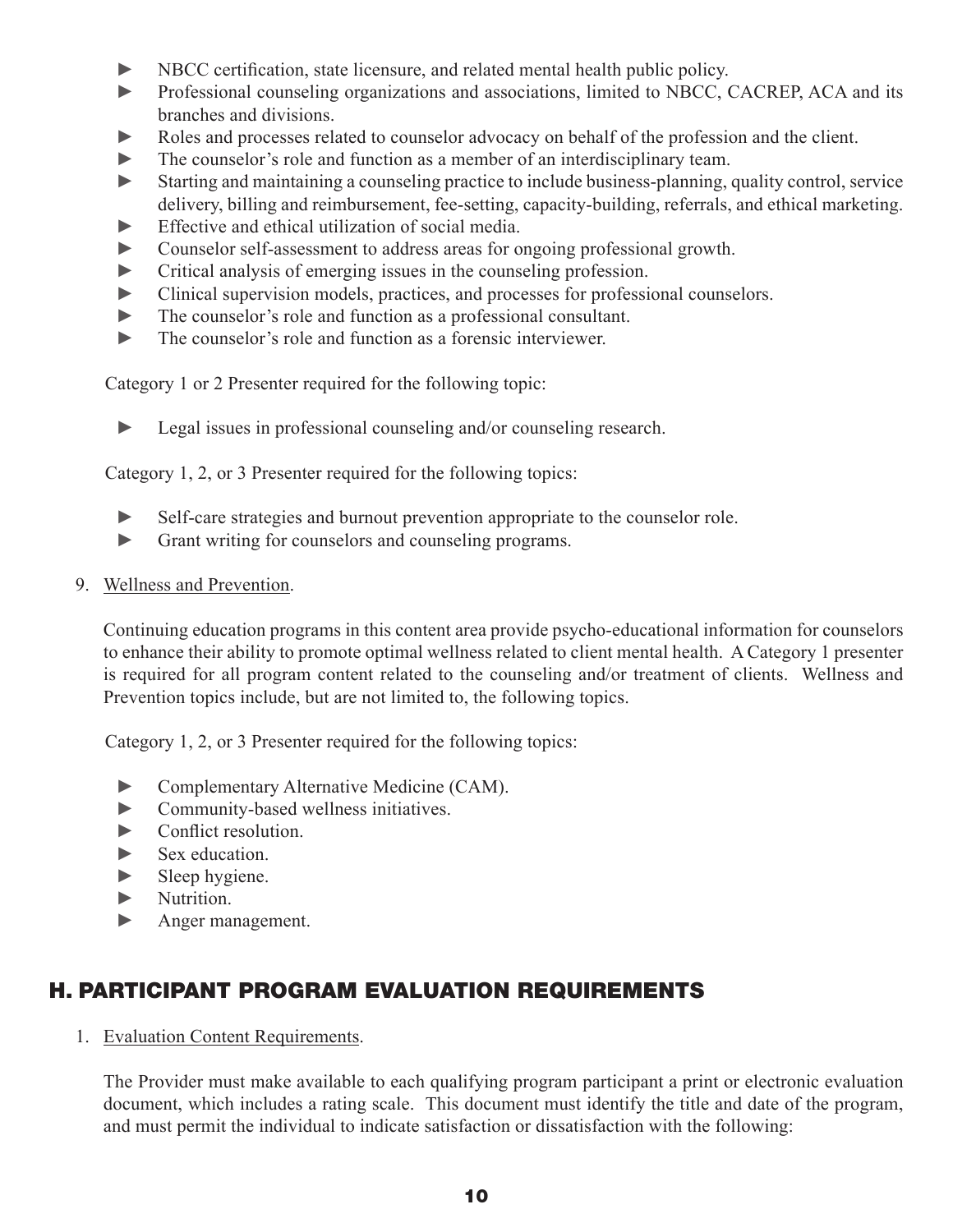- <span id="page-12-0"></span>(a). The content of the program;
- (b). The knowledge and presentation skills of each program presenter;
- (c). The facility and accommodations, if a live program;
- (d). The content and quality of the program materials; and,
- (e). The relevance of the program to professional counselors.

 In addition, this document must allow the participant to submit written comments concerning the program and indicate whether the program met his/her expectations. The Provider must collect and maintain the evaluations for at least five (5) years from the date of each program. The Provider is required to report to NBCC whether programming has been modified based on participant evaluations. Such reports will be included with the Provider's audit forms.

#### 2. Evaluation Summary Requirements.

 As part of the audit process, the Provider must submit to NBCC a summary of all participant evaluations received for a specific time period with respect to identified programs. Such evaluation summaries must provide the following information with respect to each program:

- (a). Title and date(s) of the program;
- (b). Number of program participants;
- (c). All comments received from participants for each item of information required by Section H.1; and,
- (d). The composite evaluation rating scores for each item of information required by Section H.1.

 The Provider must not submit individual participant evaluations to NBCC, unless requested by NBCC.

# I. CONTINUING EDUCATION CREDIT REQUIREMENTS

#### 1. Live Program Credit Measurement Requirements/Permitted CE Descriptive Terms.

With respect to each live, real-time program allowing for participant interaction, the Provider will determine the actual presentation time related to, and offered for, the program. This time period will be measured by the actual amount of time that qualifying content is presented, and will be referred to as NBCC hours. The Provider must calculate and issue NBCC credit to participants in NBCC hours, using one-quarter (.25) hour increments. Providers may round up to the nearest quarter hour increment. For the purpose of measuring NBCC credit, one (1) NBCC hour is equivalent to sixty (60) minutes of actual, qualifying program time.

**Each program announcement and advertisement must include a clear statement of the NBCC credit to be awarded in hours. Only the following credit measurements are permitted: NBCC hours; clock hours; credit hours; CE hours; or, contact hours. The descriptive term CEU cannot be used.** 

2. Live Program Attendance Verification/NBCC Authority.

 In order to award NBCC credit, the Provider must ensure that the participant attended the live program, and was present for the number of NBCC hours indicated on the certificate or letter of completion, as required by Section I.3. The attendance of participants at live programs must be verified by an accurate, verifiable method.

NBCC reserves the exclusive authority and discretion to: determine if NBCC credits have been measured accurately; and, to deny, reduce, increase, or otherwise alter the number of credits associated with a Provider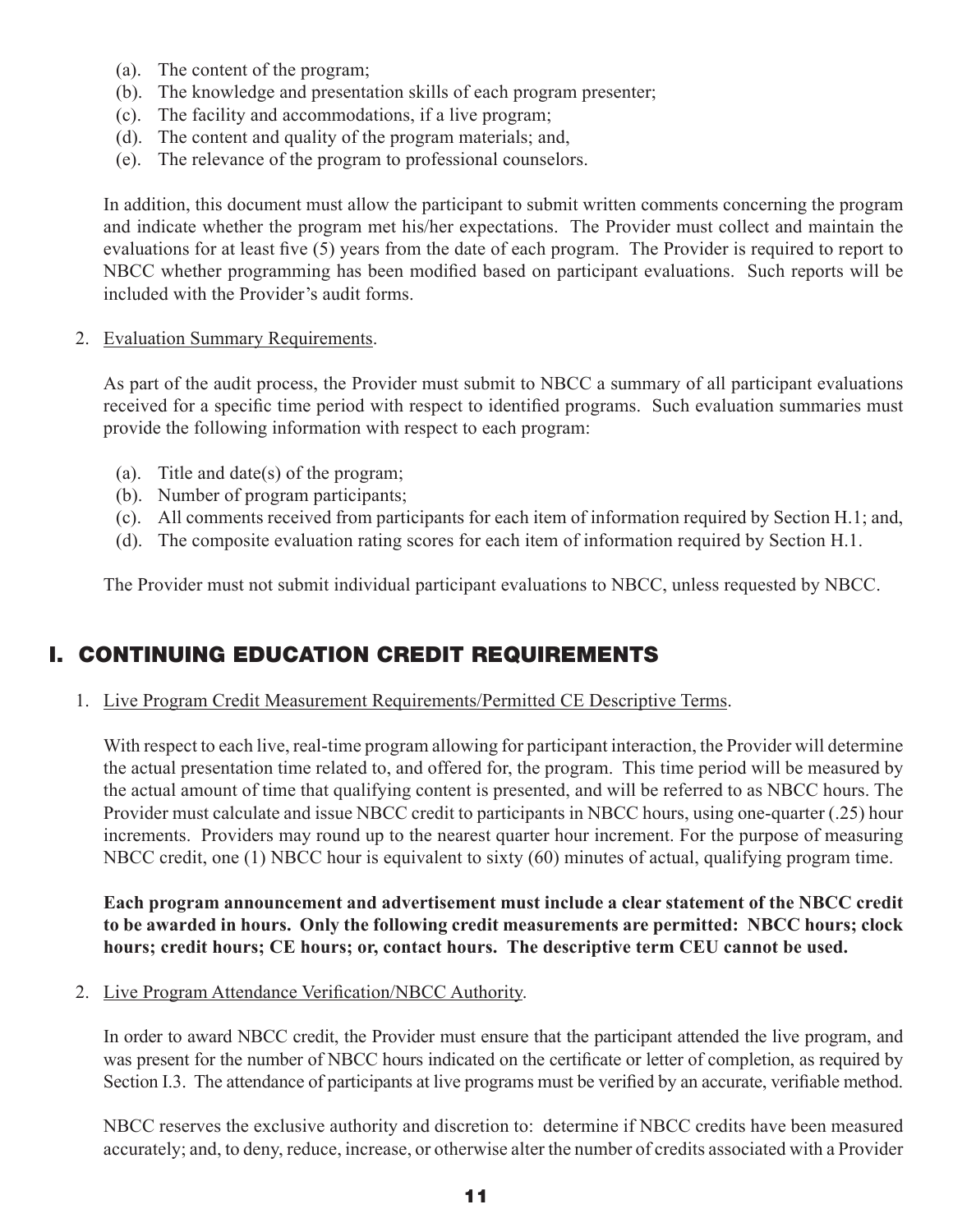program.

3. Live Program Document of Completion Requirements.

 The Provider must prepare and issue a document of completion (certificate or letter) to each participant completing a qualifying live, real-time program offered for NBCC credit. Such certificate or letter must include the following information:

- (a). The name and contact information of the Provider;
- (b). The title and date of the live program;
- (c). The name of the participant to whom the NBCC hours are awarded;
- (d). The number of NBCC hours awarded to the named participant;
- (e). The name and signature of an authorized representative of the Provider; and
- (f). The NBCC ACEP or NBCC Single Program Provider number.

 A certificate or letter verifying program completion must be made available by the Provider to eligible participants in a timely manner after the conclusion of the program. Such certificates or letters must not be made available prior to the end of the qualifying program.

#### 4. ACEP Home Study Program Credit Measurement and Verification Requirements.

 With respect to each qualifying home study program, the ACEP will determine the accurate number of NBCC credits related to, and offered for, the program as follows.

- (a). Text Home Study Program Credit Measurement Requirements. With respect to qualifying, textbased home study programs, one (1) NBCC hour will be offered for each 6,000 words of home study program text. Text of less than 6,000 words will be measured on a proportionate basis; e.g., 3,000 words of text will be measured as one-half (.5) hour. ACEPs must issue NBCC credit to text home study program participants in NBCC hours, based on one-quarter (.25) hour increments for a minimum of 1,500 words of text. Lesser amounts of text do not qualify for NBCC credit.
- (b). Audio and Visual Home Study Program Credit Measurement Requirements. With respect to qualifying audio and visual home study programs, one (1) NBCC hour will be offered for each sixty (60) minutes, of listening and/or viewing time. Audio and visual home study programs will be measured by the actual amount of time that the participant will listen to and/or view the program. ACEPs must issue NBCC credit to audio and visual Home study participants in NBCC hours, based on one-quarter (.25) hour increments for a minimum of fifteen (15) minutes of listening and viewing time. Lesser amounts of listening and viewing time do not qualify for NBCC credit.
- (c). Home Study Program Credit Verification Requirements/Permitted CE Descriptive Terms. In order to award NBCC credit, the ACEP must ensure that the participant completed the Home study program. The completion of a home study program must be verified by the completion of an assessment demonstrating that the participant completed the program.

 The following credit measurements are permitted: NBCC hours; clock hours; credit hours; CE hours; or, contact hours. The descriptive term CEU cannot be used. NBCC reserves the exclusive authority and discretion to: determine if NBCC credits have been measured accurately; and, to deny, reduce, increase, or otherwise alter the number of credits associated with a home study program.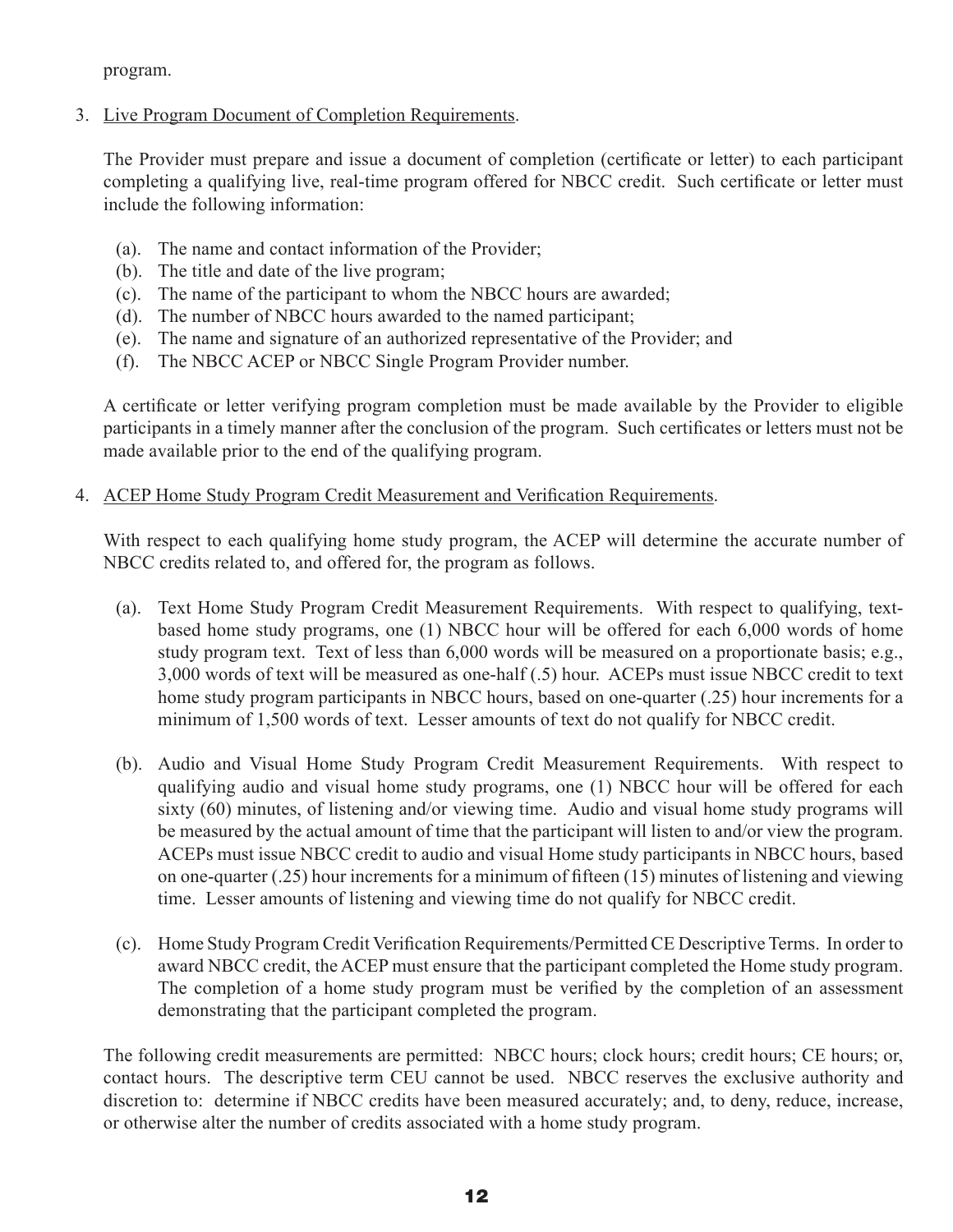<span id="page-14-0"></span>5. ACEP Home Study Document of Completion Requirements.

 The ACEP must prepare and issue a document of completion (certificate or letter) to each participant completing a qualifying home study program offered for NBCC credit. Such certificate or letter must include the following information:

- (a). The name and contact information of the ACEP;
- (b). The title and date of completion of the home study program;
- (c). The name of the participant to whom the NBCC hours are awarded;
- (d). The number of NBCC hours awarded to the named participant;
- (e). The name and signature of an authorized representative of the ACEP; and,
- (f). The NBCC ACEP number of the Provider.

 A certificate or letter verifying completion will be made available to the participant by the ACEP when the home study program is completed. Such certificates or letters must not be made available prior to the completion of the qualifying program.

## J. APPROVED CONTINUING EDUCATION PROVIDER (ACEP) PROGRAM REQUIREMENTS

1. ACEP Status, Purposes, and Authorities.

 ACEP status is granted by NBCC to eligible Providers demonstrating compliance with all ACEP Provider and program requirements, including all applicable terms of this Policy. The primary purpose of the ACEP program is to conditionally permit eligible Providers to offer and grant NBCC credits to participants completing qualified programs, subject to the Policy terms. NBCC retains the sole authority to determine if a Provider qualifies for ACEP status, and sole discretion to grant, terminate, or modify ACEP status. In addition, NBCC retains the exclusive and final authority to approve or reject an ACEP program for continuing education credit.

 Once granted ACEP status, the approved Provider is authorized to offer NBCC credits for each program that the ACEP determines satisfies all Policy requirements, subject to prior or subsequent NBCC approval or rejection.

2. ACEP Status Eligibility Requirements.

 In order to qualify for ACEP status, an applicant Provider must satisfy all NBCC ACEP eligibility and application requirements, including the following:

- (a). The applicant currently develops and presents continuing education programs that would qualify for credit under this Policy.
- (b). The applicant must sufficiently demonstrate that the organization/individual offers and presents at least two (2), different, live programs or one (1) home study program that would qualify for NBCC credit under this Policy.
- (c). The applicant must designate an authorized representative to serve as the Provider's ACEP administrator. Among other responsibilities, the ACEP administrator will serve as the primary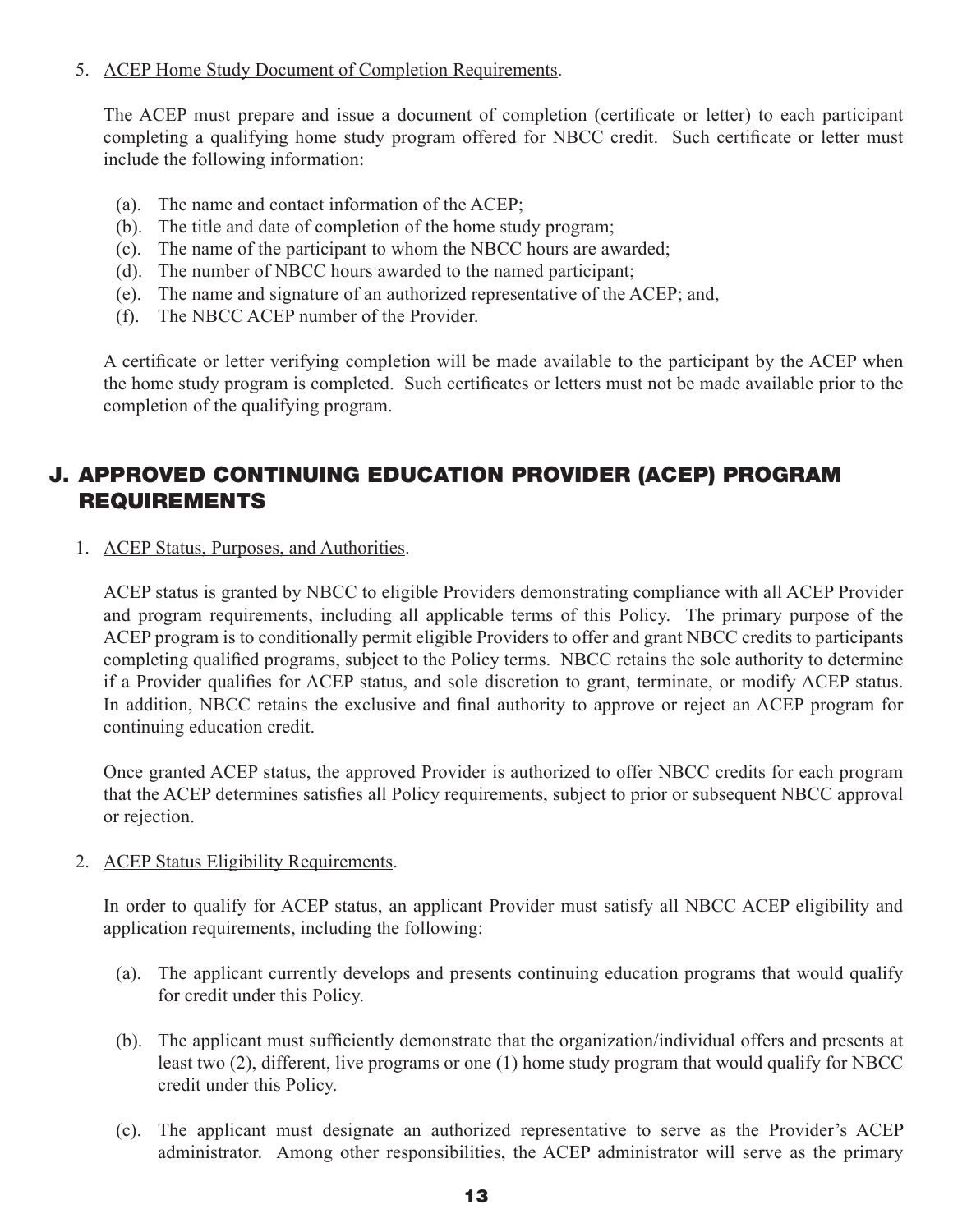contact person with NBCC concerning all ACEP program application, administration, approval, and maintenance matters.

- (d). The applicant must designate a qualified representative to serve as the Provider's program content administrator (program administrator). The program administrator must hold an advanced degree in a mental health field from an accredited educational institution. The program administrator will be responsible for assuring that the content of all Provider programs, and the qualifications of all program presenters, satisfy, and are consistent with, the requirements of this Policy. The program administrator also may serve as the ACEP administrator.
- (e). The applicant must submit a complete and accurate ACEP application to NBCC, including all required information, materials, agreements, related Web site domain names, usernames and passwords, if applicable, and all required fees. All ACEP application materials become the property of NBCC, and all application related fees paid to NBCC are not refundable.
- (f). The applicant must not display any statement, or make any representation, concerning NBCC approval, NBCC Provider status, pending NBCC approval, or NBCC approval or endorsement of any programs or organizations prior to written notification of approval from NBCC.
- 3. ACEP Information Reporting Requirements.
	- (a). ACEP Information Change Reporting Requirement. Once granted ACEP status, the Provider must promptly notify NBCC in writing of any change or modification with respect to the information provided to NBCC concerning ACEP status and the requirements of this Policy. This requirement includes, but is not limited to, prompt, written notification of any change or modification concerning: the ACEP's contact information, name, or business form, e.g., corporation, LLC, or sole proprietorship; a bankruptcy, merger, or acquisition related to the ACEP; and, the ACEP representative(s) designated as the ACEP administrator or program administrator. Such written notice must be provided to NBCC within thirty (30) days of the change or modification.
	- (b). ACEP Legal Matters Reporting Requirements. The ACEP must report to NBCC its involvement in any criminal investigation or case, any civil court matter, and/or any government agency matter. Such involvement must be reported to NBCC within thirty (30) days of the date that the ACEP knew, or should have known, about the criminal, civil, or government agency matter.
- 4. ACEP Status Approval Statements Requirements.
	- (a). Required ACEP Status Approval Statement. With respect to all programs offered for NBCC credit, the ACEP must prominently display the following NBCC Approval Statement on all related materials, including print and electronic advertising, promotional, and informational materials, and the ACEP Web site(s) related to such programs.

 [ACEP NAME] has been approved by NBCC as an Approved Continuing Education Provider, ACEP No. Frograms that do not qualify for NBCC credit are clearly identified. [ACEP NAME] is solely responsible for all aspects of the programs.

However, upon the request of an ACEP, NBCC may waive the approval statement requirement where the size of specific program-related materials is too small to include the required ACEP Approval Statement. The NBCC ACEP Number of the Provider must always appear on such materials.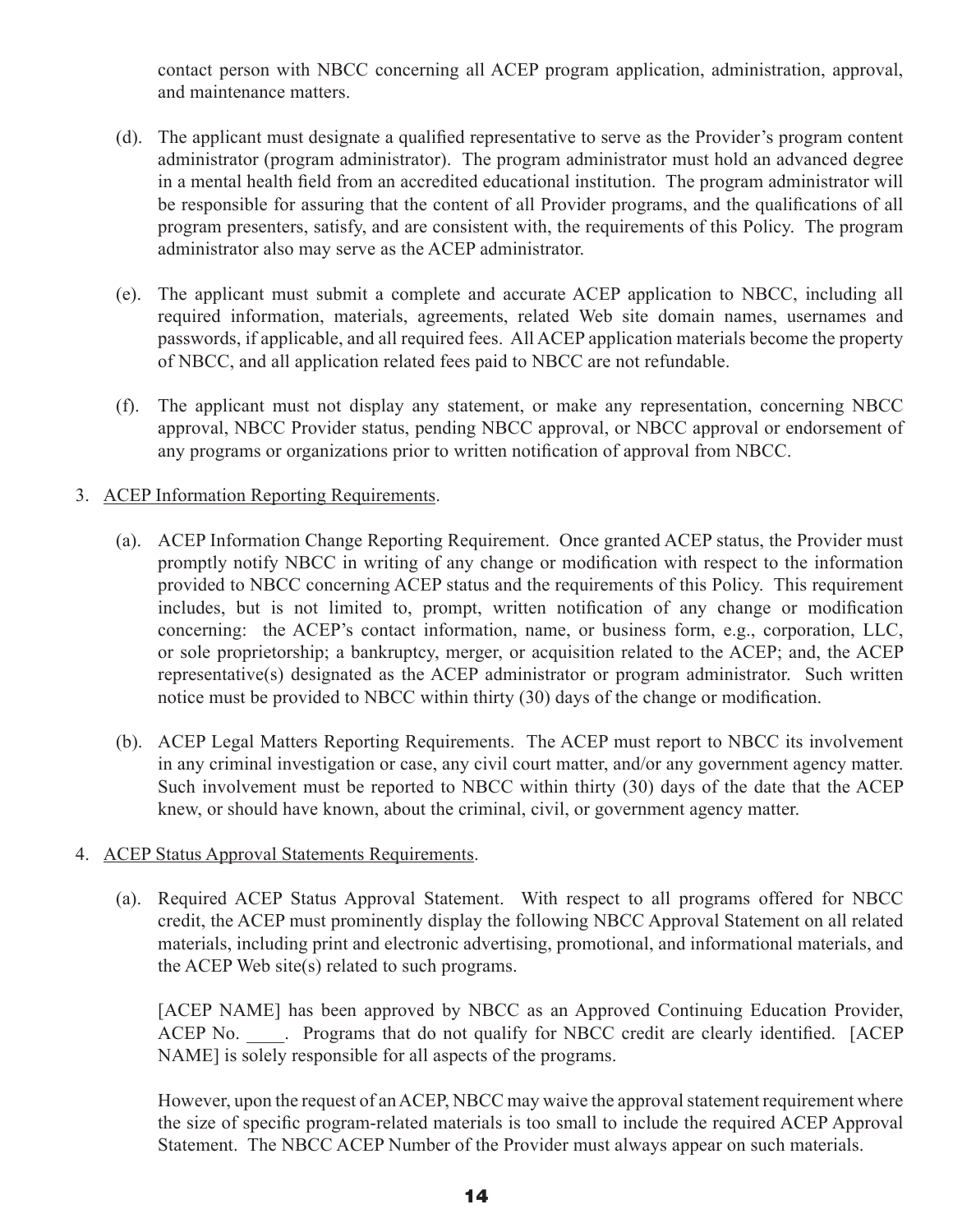(b). Restrictions Concerning Statements Related to NBCC. Unless expressly authorized by NBCC, the ACEP must not display any other statement, or make any other representation, concerning NBCC, NBCC ACEP status, or NBCC approval or endorsement of any programs or organizations. The ACEP must not make any representation that NBCC endorses or supports any specific continuing education program counseling theory or method, or other program content.

#### 5. ACEP Trademark (Logo) Use Requirements.

 With respect to all programs offered for NBCC credit, the ACEP must prominently display the current NBCC ACEP trademark (logo) on print and electronic program advertising, promotional, and information materials, and the main page of the ACEP Web site(s) related to such programs. However, upon the request of an ACEP, NBCC may waive the trademark use requirement where the size of specific program-related materials is too small to include the mark.

#### 6. ACEP Home Study Program Requirements.

The ACEP is authorized to grant NBCC continuing education credit for qualifying programs that are completed by the participant at the time and place of his or her choosing, i.e., home study programs. In addition to all other applicable requirements in this Policy, an ACEP home study program must satisfy the requirements identified in this Section in order to qualify for NBCC credit.

- (a). ACEP Home Study Program Materials Requirements. In order to qualify for NBCC credit, the home study program must contain the following materials and information:
	- (1). Learning materials, such as text-based, audio/visual, or Web–based materials.
	- (2). Information accurately identifying all individual and organizational program authors and presenters, including the credentials and qualifications of each author and presenter, consistent with the requirements of Policy Section F.
	- (3). An assessment instrument prepared by a professional with an advanced degree in a mental health field intended to evaluate the participant's knowledge of the program material, such as a test or quiz.
	- (4). Instructions clearly explaining the process for obtaining NBCC credit from the Provider upon completion of the program.
	- (5). A reference list accurately identifying all source materials used to prepare the program, such as professional journal articles or books.
	- (6). An evaluation document for the participant to rate and indicate satisfaction or dissatisfaction with the program, consistent the requirements of Policy Section H.
- (b). ACEP Home Study Program Quality and Functionality Requirements. In order to qualify for NBCC credit, all ACEP home study program materials must be of professional quality in content and appearance, including all audio/video materials, and print materials. All home study program materials must be fully functional and accessible to all program participants and NBCC. The ACEP must ensure that all program materials do not violate or infringe upon any privacy or intellectual right of any other party, including copyright, trademark, or license rights.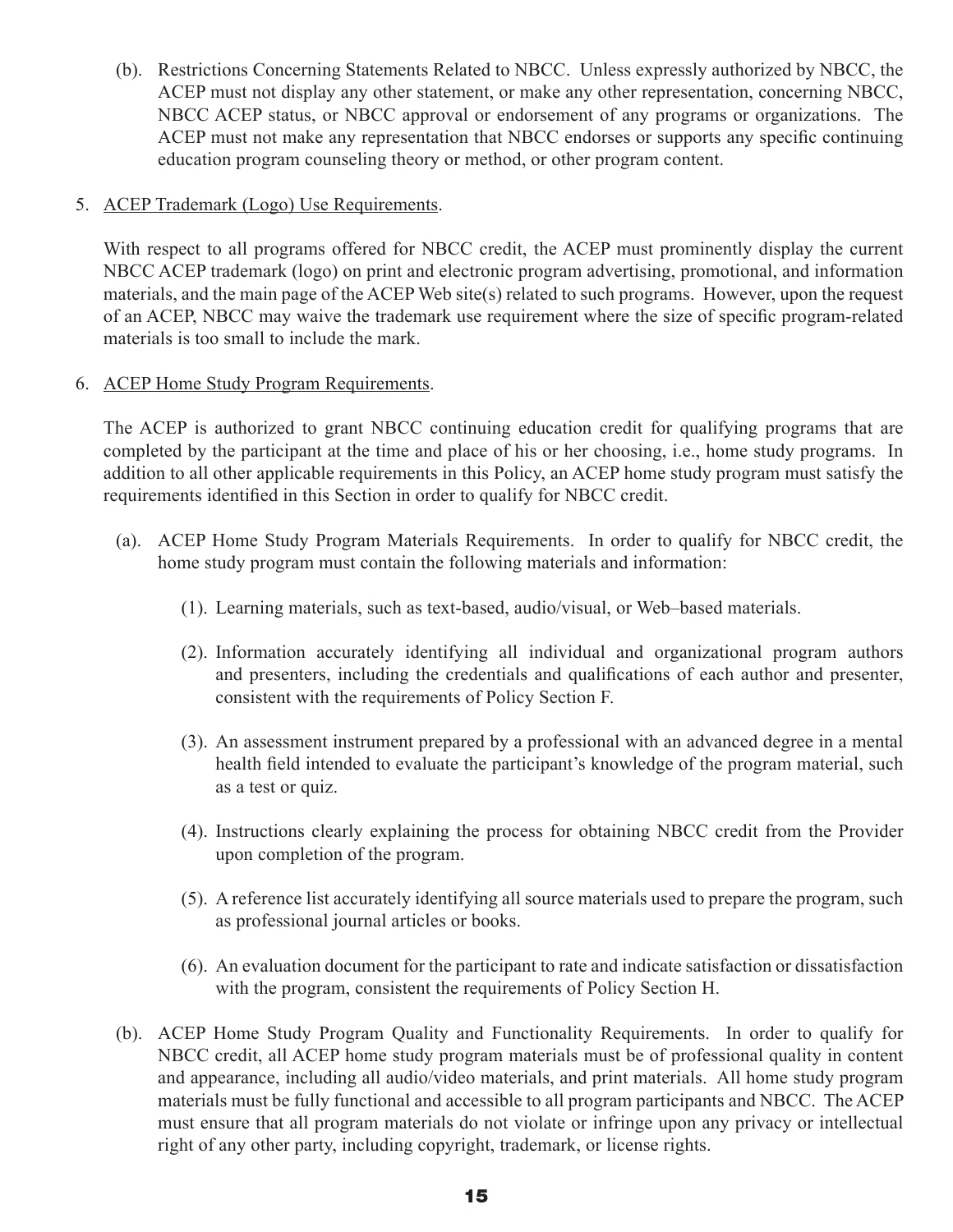- (c). ACEP Home Study Program Completion and Payment Requirements. In order to qualify for NBCC credit, documents of completion must be made available by the ACEP to eligible participants in a timely manner following completion of the program. ACEPs accepting electronic payments for Home study programs must utilize secure encryption programs for all such payments.
- 7. ACEP Program Cosponsorship Requirements.
	- (a). ACEP Program Cosponsorship Responsibility. Cosponsorship of a qualifying program by an ACEP and another organization or individual is permitted on a one-time, preapproved basis only with respect to a specific, live event delivery program. The ACEP is solely responsible for satisfying all NBCC Policy and agreement requirements related to each qualifying program offered by the ACEP for NBCC continuing education credits (credits). This responsibility is not affected by any cosponsorship or joint venture (cosponsorship) relationship between the ACEP and another organization or individual (cosponsor).
	- (b). ACEP Program Cosponsorship Approval Requirements. All proposed cosponsorship relationships must be reviewed and approved by NBCC prior to the presentation of a qualifying cosponsored program. Among other requirements, the ACEP must ensure compliance by the ACEP and any cosponsor with all terms of this Policy and related agreements prior to the presentation of a program for NBCC continuing education credit. If two (2) or more ACEPs cosponsor a qualifying program, each ACEP is responsible for such Policy and agreement compliance.
	- (c). ACEP Program Cosponsorship Application and Approval Requirements. The ACEP must apply for NBCC approval of each proposed cosponsorship relationship related to each qualifying program offered for NBCC credit. The cosponsorship application must be received by NBCC at least ninety (90) days prior to the presentation of the proposed program. Among other application information, the ACEP must provide the following concerning each proposed cosponsorship relationship:
		- $(1)$ . The title and description of the qualifying program, and the scheduled or anticipated date(s) that the live event program will be presented;
		- (2). The name(s), address(es), telephone number(s), and e-mail address(es) of each proposed cosponsoring organization and/or individual. Such contact information must be provided for the authorized representative of the proposed cosponsor, who is designated to communicate and cooperate with NBCC concerning the qualifying program;
		- (3). An accurate and complete description of the proposed cosponsorship relationship, including, but not limited to: the roles and responsibilities of the ACEP and the cosponsor(s); the identity of the persons and organizations involved in developing, planning, and implementing the program; and, whether the ACEP and/or cosponsor has or will receive any financial benefit(s) related to the program;
		- (4). Confirmation that the cosponsor has not been terminated or otherwise sanctioned by NBCC as an ACEP or as a Provider of single continuing education programs. Such Providers are not permitted to act as cosponsors with respect to any program offered for NBCC continuing education credit; and,
		- (5). All other information and agreements required by NBCC related to the proposed cosponsorship relationship and the proposed program.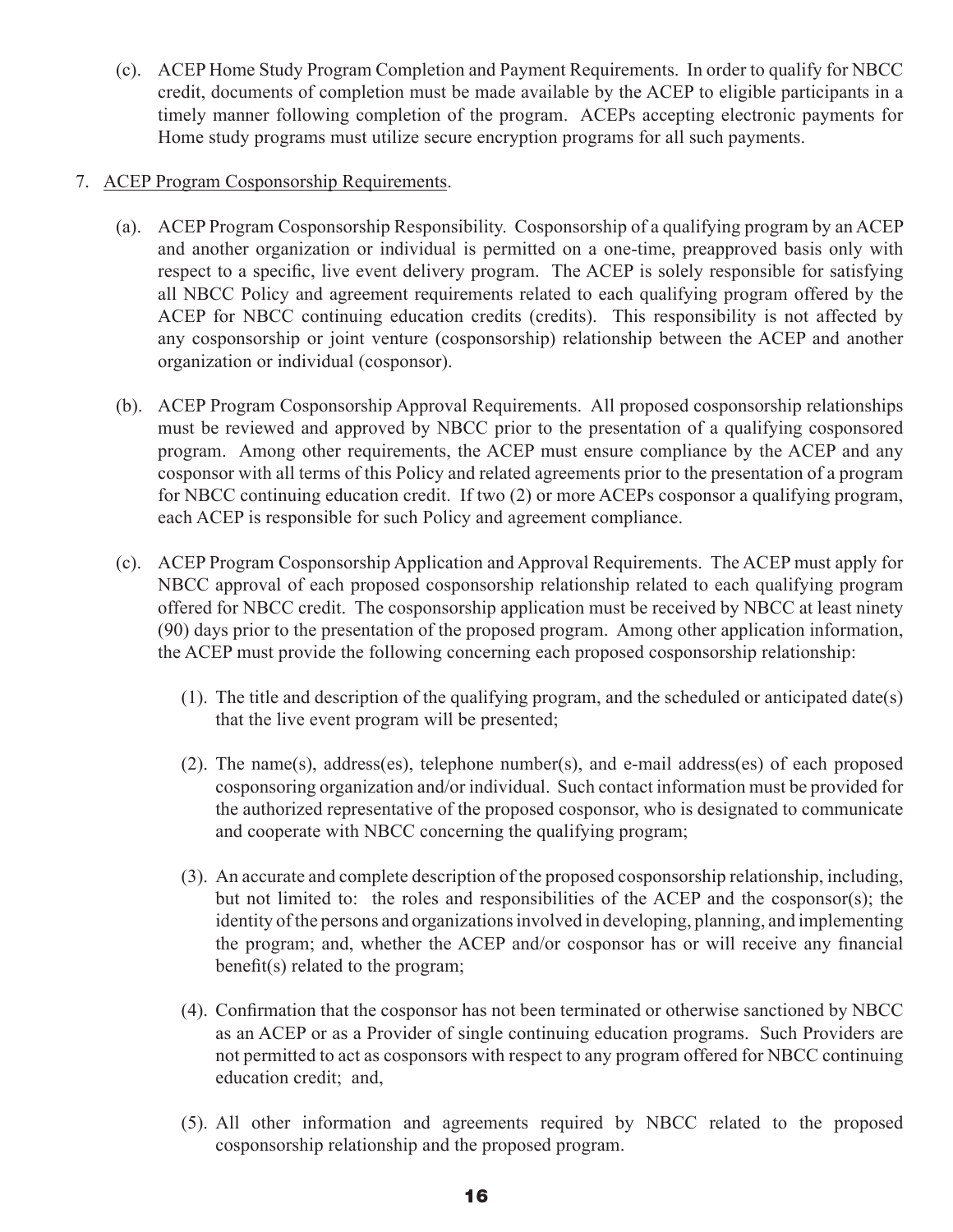Following receipt of a complete application for cosponsorship approval, NBCC will determine if the cosponsor relationship concerning the identified qualifying program is approved, denied, or subject to specific conditions. The ACEP will be advised of such decision. NBCC retains the sole authority to approve or reject a cosponsorship request, and to impose conditions on a cosponsorship relationship.

- (d). Cosponsorship Application Fee Requirements. In order to apply for cosponsorship approval, the ACEP must submit to NBCC the nonrefundable cosponsorship application fee, and any past outstanding fees, with the NBCC cosponsorship application. If the required fee is not submitted with the application, the cosponsorship application will not be reviewed or approved.
- (e). Approved Cosponsorship Announcement Requirements. Once NBCC approves the cosponsorship relationship concerning a qualifying program, the ACEP and the cosponsor(s) may announce and advertise the program for NBCC credit, so long as the following requirements are satisfied:
	- (1). All informational and advertising materials concerning the program must prominently state that the program is cosponsored by the ACEP and the cosponsor(s);
	- (2). Materials concerning the program must notstate that the program is "approved," or otherwise endorsed by NBCC;
	- (3). All information and advertising materials concerning the program must include the following Cosponsorship Approval Statement:

[ACEP NAME] and [COSPONSOR NAME] are cosponsors of this program. This cosponsorship has been approved by NBCC. [ACEP NAME] is an NBCC Approved Continuing Education Provider, ACEP No. The ACEP solely is responsible for this program, including the awarding of NBCC credit.

- (4). All other requirements of this Policy, related NBCC agreements, and conditions are satisfied.
- (f). Program Document of Completion Cosponsorship Information Requirements. The ACEP must prepare and issue a document of completion (certificate or letter) to each participant completing a cosponsored, qualifying program offered for NBCC credit. Such certificate or letter must include the following information:
	- $(1)$ . The name and contact information of the ACEP;
	- (2). The title and date of completion of the program;
	- (3). The name of the participant to whom the NBCC hours are awarded;
	- (4). The number of NBCC hours awarded to the named participant;
	- (5). The names and signatures of authorized representatives of the ACEP and the cosponsor;
	- (6). The NBCC ACEP number of the Approved Continuing Education Provider; and,
	- (7). The Cosponsorship Approval Statement required by Policy Section J.7(e)(3).

 A certificate or letter verifying completion will be made available to the participant by the ACEP when the program is completed. Such certificates or letters must not be made available prior to the completion of the qualifying program.

(g). Approved Cosponsorship Limitation. NBCC approval of a cosponsorship relationship only relates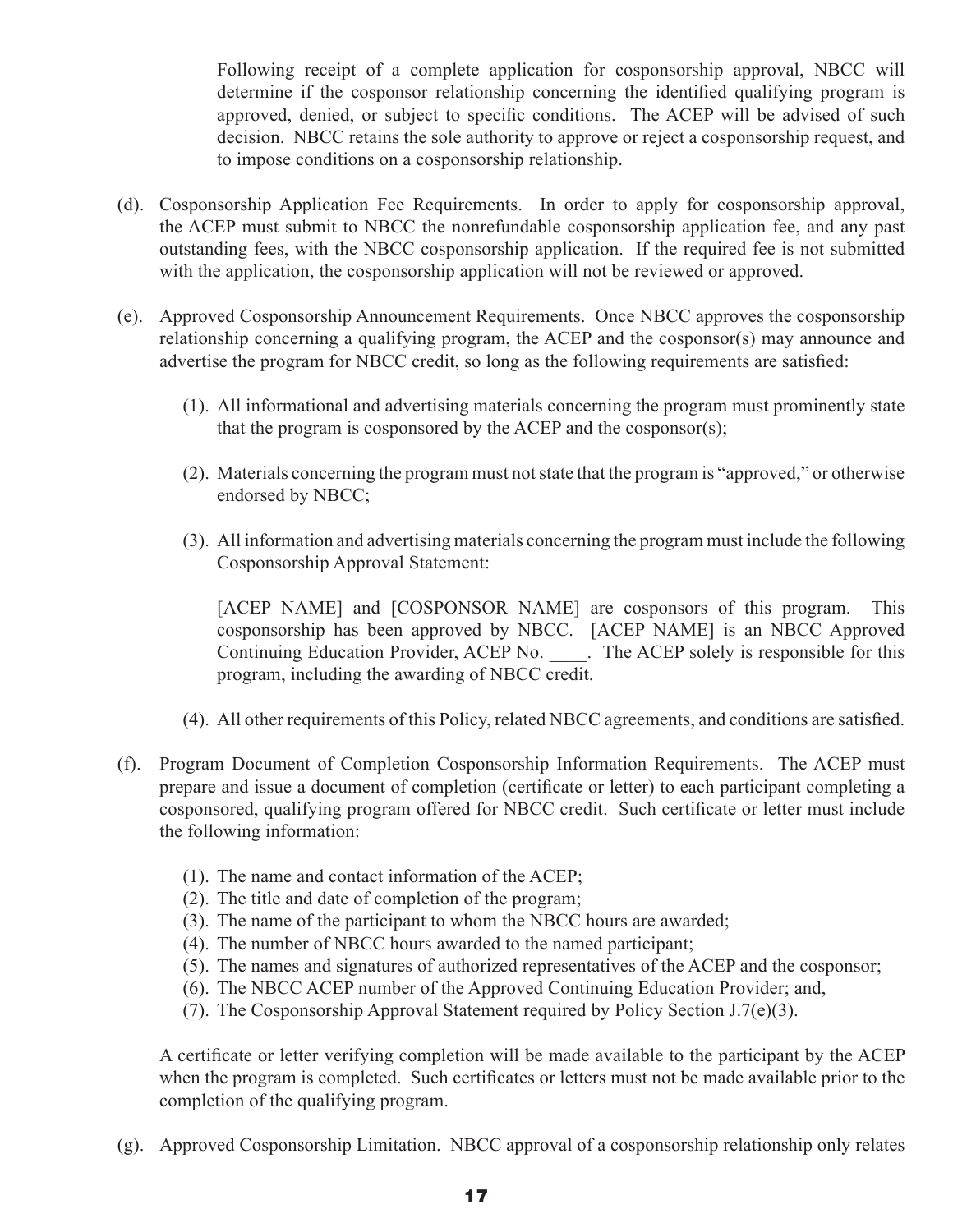to the specific qualifying program identified in the application on a one-time presentation basis. Additional presentations of the program must be pre-approved by NBCC consistent with this Policy section. No other NBCC approval is issued concerning the cosponsor or cosponsor programs, and the cosponsor must not state that it is otherwise approved by NBCC.

#### 8. ACEP Status Maintenance Requirements/Termination of ACEP Status.

- (a). General ACEP Maintenance Requirements. In order to maintain ACEP status, the Provider must satisfy all applicable requirements of this Policy and other NBCC policies, the terms of the related NBCC agreements, and all NBCC instructions concerning ACEP activities.
- (b). ACEP Annual Maintenance Fee Requirements. In order to maintain ACEP status, the Provider must submit to NBCC the ACEP Annual Maintenance fee(s) and past outstanding fees on or before the due date identified on the NBCC ACEP Annual Fee Invoice. New payments will be applied to outstanding charges before being credited for current fees. In the event that a Provider fails to pay the ACEP Annual Maintenance fee within thirty (30) days of the identified due date, a late fee will be applied and due. If a Provider fails to pay all outstanding fees and late fees by the due date identified in a subsequent invoice or notice, the Provider's ACEP status will be terminated.
- (c). ACEP Third-Year Audit Requirements. Every three (3) years from the anniversary date as indicated on the ACEP Approval Letter, or as otherwise determined by NBCC, the ACEP will receive an Audit Notification requiring the ACEP to complete and submit to NBCC: complete and accurate audit forms, including all required and supporting materials; the Annual Maintenance fee, and all other outstanding fees. The ACEP audit materials, related forms and all outstanding fees must be submitted to NBCC by the applicable deadline identified on the Audit Notification and invoice. In order to remain in good standing with NBCC as an ACEP, all required audit forms, materials and fees must be submitted by the due date.

In the event that a Provider fails to submit complete audit forms and audit materials including all outstanding fees, by the due date identified in a subsequent invoice or notice, the Provider's ACEP status will be terminated.

- (d). ACEP Third-Year Audit Process. Following the receipt of completed audit forms and materials including all outstanding fees, NBCC will review the information and materials submitted by the ACEP, and all relevant information. NBCC reserves the sole authority and discretion to audit all ACEP activities and materials at any time, and to issue requirements, correction letters, deficiency notices, and termination notices consistent with this Policy and NBCC agreements or directives.
- (e). ACEP Status Termination. NBCC may terminate theACEP status of any Provider without limitation and consistent with NBCC policies, agreements, and directives. NBCC will notify the Provider in writing that ACEP status has been terminated. Within ten (10) days of the date of such termination letter, the Provider will be prohibited from offering or granting NBCC credit, and will prominently and immediately publish a statement on its Web site stating that it is no longer an NBCC Approved Continuing Education Provider. NBCC will publish a statement notifying the public of the ACEP's termination on the NBCC Web site and in *The National Certified Counselor* newsletter.
- (f). Application After Termination. In the event that a former ACEP applies for ACEP status or single program approval after termination, all past-due fees from previous accounts must be satisfied prior to consideration of the application.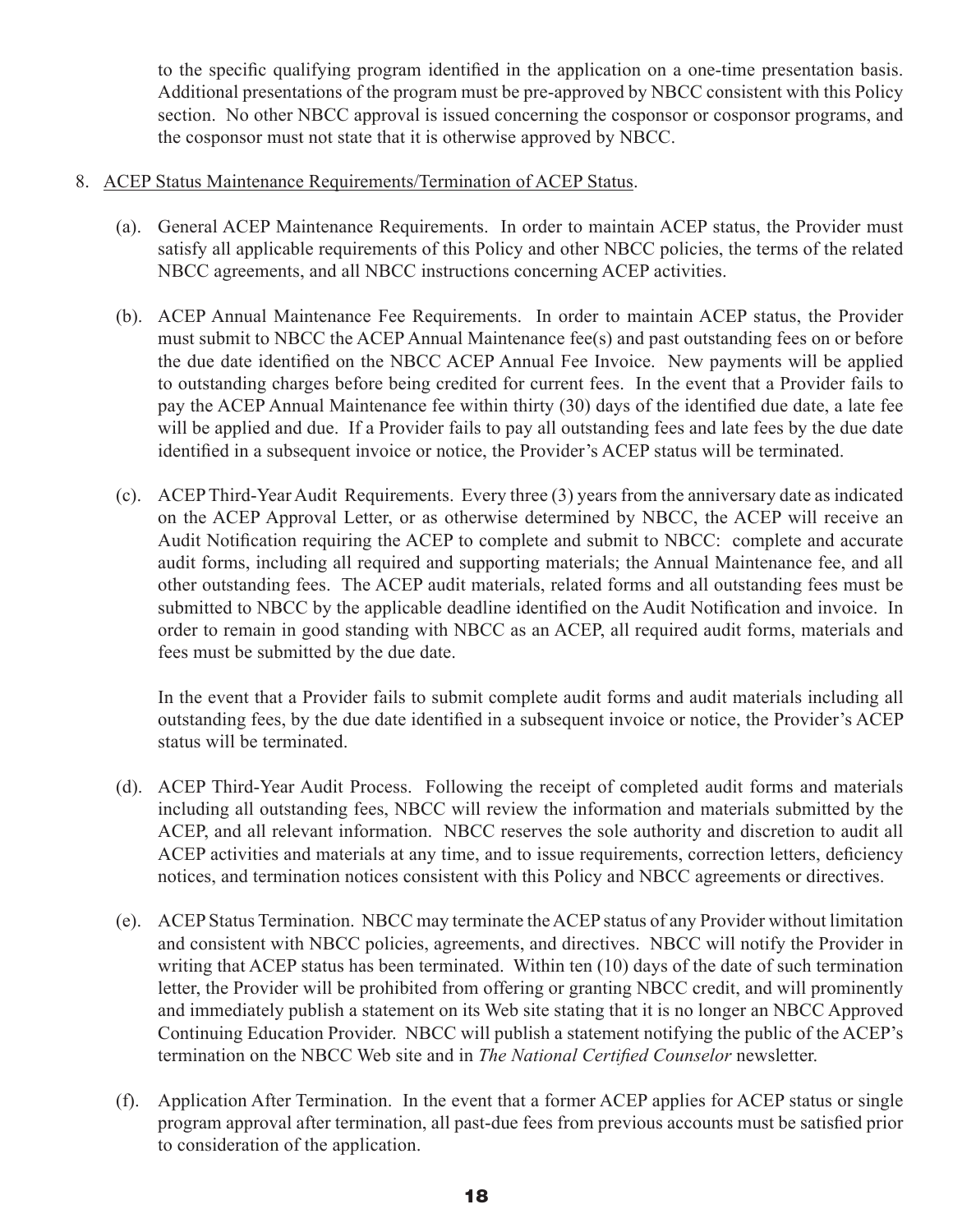# <span id="page-20-0"></span>K. SINGLE PROGRAM COMPLIANCE AND APPROVAL REQUIREMENTS

1. Qualifying Single Program Review and Approval Requirements.

Providers seeking to offer single programs for NBCC continuing education credit (NBCC credit or NBCC hours) must satisfy all applicable requirements of this Policy, including all application requirements and Policy terms related to program content, instructors/presenters, and Provider activities. Single program approval is limited to live, real-time presentations. All participants must be able to communicate and interact with the presenter(s) during the entirety of the program.

- (a). Unlike qualifying programs offered by ACEPs, each single program must be reviewed and approved by NBCC prior to being offered for NBCC continuing education credit. If approved by NBCC, the program may be offered for NBCC credit for the duration of one (1) year following the approval date, conditioned upon no material change to the program and compliance with all Policy requirements.
- (b). Following the expiration or termination of a single program approval, a Provider may reapply for approval. In order to maintain uninterrupted approval, the Provider must submit the application at least sixty (60) days prior to the program approval expiration date, including all required and supporting materials, and all fees and costs related to the single program application.
- (c). NBCC retains the sole authority and discretion to approve, reject, or condition an single program for continuing education credit.
- 2. Single Program Eligibility Requirements.

 In order to qualify for single program approval, an applicant Provider must satisfy the following program eligibility requirements:

- (a). The applicant satisfies all Policy requirements, agreements, and instructions concerning Providers.
- (b). The content and quality of the program satisfy, and are consistent with, all NBCC Policy requirements, agreements, and instructions.
- (c). The program presenters satisfy all Policy requirements, agreements, and instructions, including rules concerning presenter qualifications, knowledge, and performance.
- (d). The applicant has designated an authorized representative to communicate and cooperate with NBCC concerning all matters related to the requested single program approval.
- (e). The applicant hassubmitted a complete and accurate single program application to NBCC, including all required information, materials, agreements, and fees. All such application materials become the property of NBCC, and all application-related fees paid to NBCC are not refundable.
- 3. Single Program Approval Statement Requirements.

 With respect to each approved single program offered for NBCC continuing education credit, the program Provider must prominently display on all related materials one of the following NBCC Approval Statements, as specified in the Single Program approval letter, including print and electronic advertising, promotional,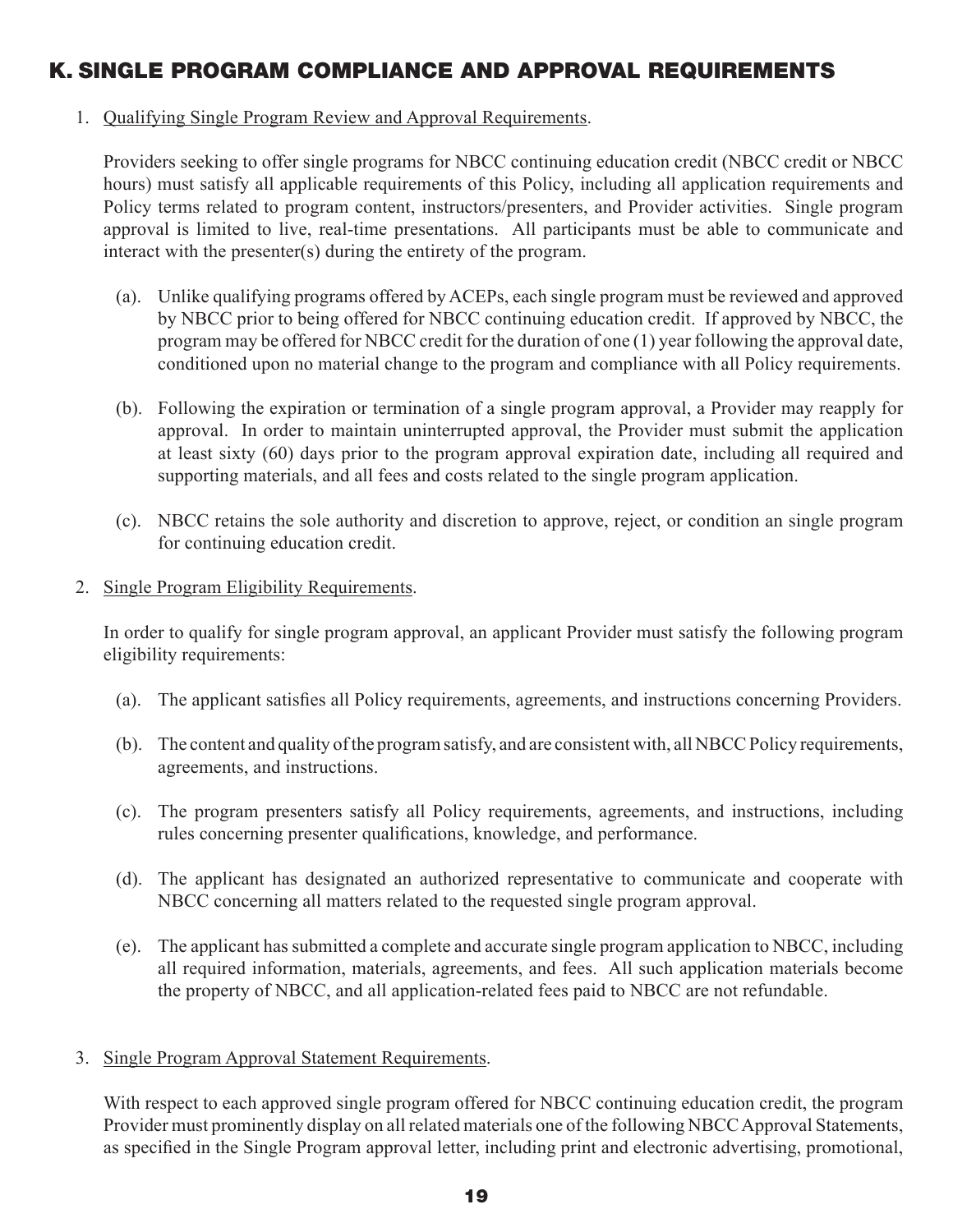<span id="page-21-0"></span>and informational materials.

[PROGRAM NAME] has been approved by NBCC for NBCC credit. [PROVIDER NAME] is solely responsible for all aspects of the program. NBCC Approval No. SP\_\_\_\_\_\_.

[PROGRAM NAME] has been approved by NBCC for NBCC credit. Sessions approved for NBCC credit are clearly identified. [PROVIDER NAME] is solely responsible for all aspects of the program. NBCC Approval No. SP .

 Unless expressly authorized by NBCC, the Provider must not display any other statement, or make any other representation, concerning NBCC, NBCC Provider status, or NBCC approval or endorsement of any programs or organizations. The Provider must not make any representation that NBCC endorses or supports any specific continuing education program, counseling theory or method, or other program content.

- 4. Single Program Provider Information Reporting Requirements.
	- (a). Information Change Reporting Requirement. The Provider must promptly notify NBCC in writing of any change or modification with respect to the information provided to NBCC concerning the requirements of this Policy, and NBCC agreements and directives. This requirement includes, but is not limited to, prompt, written notification of any change or modification concerning: Provider contact information, name, or business form, e.g., corporation, LLC, or sole proprietorship; Provider bankruptcy, merger, or acquisition; and, Provider representative(s) designated to communicate and cooperate with NBCC. Such written notice must be provided to NBCC within thirty (30) days of the change or modification.
	- (b). Legal Matters Reporting Requirements. The Provider must report to NBCC its involvement in any criminal investigation or case, any civil court matter, and any government agency matter. Such involvement must be reported to NBCC within thirty (30) days of the date that the Provider knew, or should have known, about the criminal, civil, or government agency matter.
- 5. Single Program Approval Termination. In the event that NBCC determines that an approved single program, or the program Provider, is not in compliance with this Policy or other NBCC requirements, NBCC may immediately terminate the program approval. NBCC will notify the Provider of the program termination, and prohibit the offering or granting of any NBCC credit related to the program. Upon such notification, the Provider will immediately stop representing that the program is approved by NBCC, and that the program is offered for NBCC credit. In addition, the Provider will prominently display a notice in the program announcements and advertising stating that NBCC no longer approves the program, and no NBCC credit is available.

# L. ACEP COMPLIANCE DEFICIENCY PROCEDURE

#### 1. ACEP Compliance Review Process.

 NBCC will review all potential deficiency matters and complaints related to an ACEP's compliance with the requirements of this Policy, NBCC agreements, and directives from NBCC related to this Policy to determine if an audit or other review of the deficiency matter should be initiated. Based on such review, and in its sole discretion, NBCC will determine whether a formal Compliance Deficiency Notice (Deficiency Notice) is warranted concerning anACEP. NBCC may require that theACEP submit additional information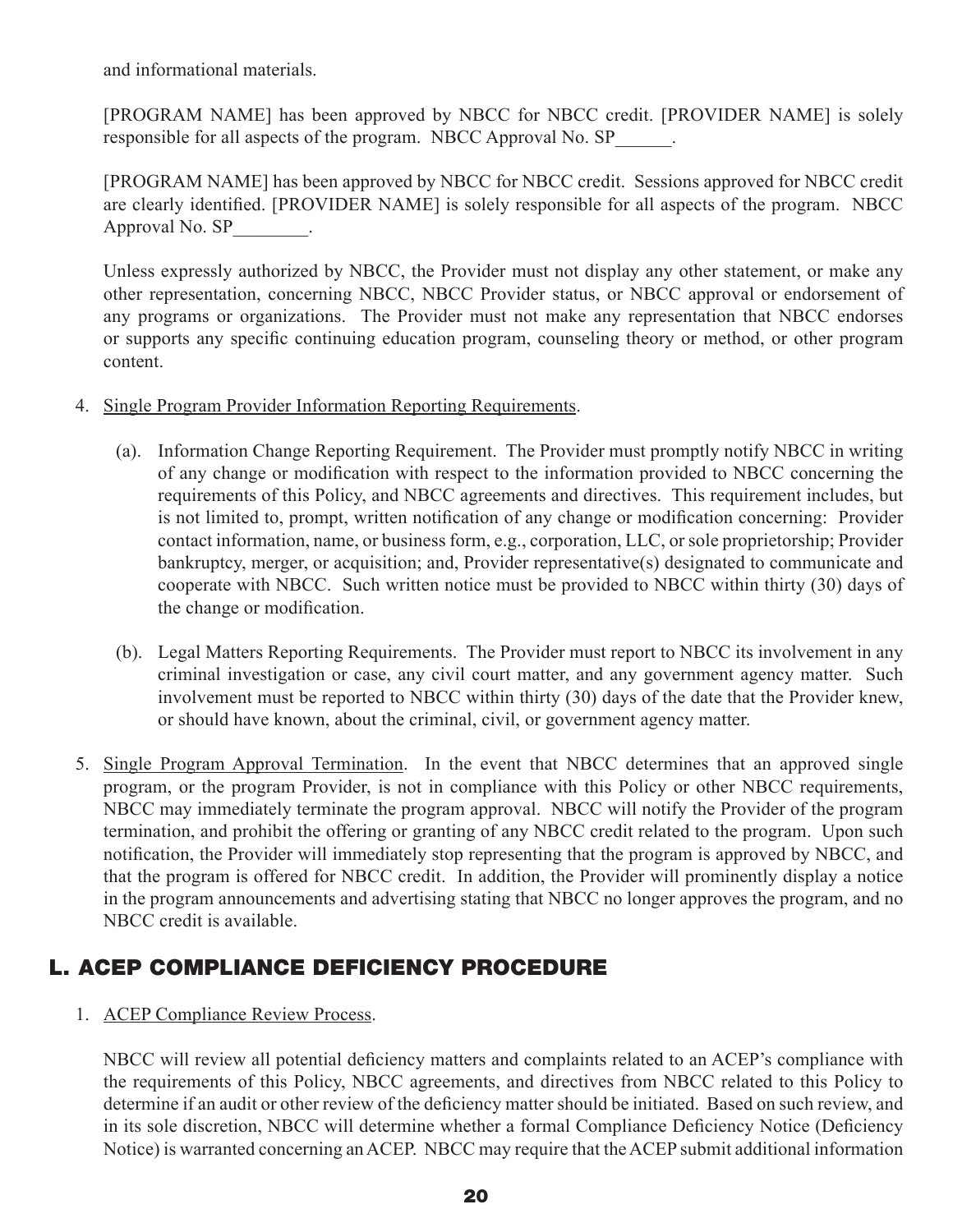and/or materials related to the review of a potential deficiency matter.

#### 2. ACEP Deficiency Correction Letters.

 In the event that NBCC determines that an ACEP has acted inconsistent with this Policy or other NBCC requirements, and that the matter concerns a minor or technical violation, NBCC may issue a deficiency correction letter. The deficiency correction letter will advise the ACEP of the deficiency and require related corrective actions and/or conditions within a reasonable time period. NBCC will not issue sanctions concerning minor deficiency letters, and the corrective actions specified may not be appealed.

#### 3. Formal ACEP Compliance Deficiency Notice and Response.

 In the event that NBCC determines that an ACEP may have acted inconsistent with this Policy or other NBCC requirements, and that the matter concerns a violation or pattern of violations, NBCC will notify the Provider in writing by a formal Deficiency Notice, which will require a full, written response to the Notice within thirty (30) days. The Deficiency Notice will identify and explain the apparent deficiencies, and will reference the applicable Policy terms and other NBCC requirements. If the apparent deficiency is the subject of a complaint by another party, the identity of the complainant will not be identified to the Provider.

#### 4. NBCC Decision and Compliance Actions.

 Based upon the information received and reviewed, including the ACEP's response to the Deficiency Notice, NBCC will determine whether the Provider will be the subject of a compliance deficiency action, which may include: conditions related to the Provider's ACEP status; ACEP status probation; and/or, termination of ACEP status. The ACEP and complainant, if applicable, will be notified of the NBCC deficiency determinations and the decision in writing.

#### 5. ACEP Appeal of Compliance Deficiency Decision.

- (a). Deficiency Decision Appeal Submissions. Within thirty (30) days of the issuance of an adverse compliance Deficiency Decision, the ACEP may submit a written appeal and request review of the action and basis thereof. Appeals received beyond this time period will not be reviewed or considered. In order to complete an appeal within the prescribed time period, the ACEP must submit written communication to the President/CEO which contains the following information and materials:
	- (1). A statement of the grounds for the appeal, including a complete explanation of the reasons that the Provider believes that the compliance Deficiency Decision is incorrect and should be reversed or otherwise modified;
	- (2). A requested modification of the action; and,
	- (3). Accurate, complete copies of any materials that support the appeal.
- (b). Grounds for Deficiency Decision Appeal. The grounds for an appeal of an adverse Deficiency Decision are limited strictly to the following:
	- (1). New or previously undisclosed information: the ACEP has located relevant information that